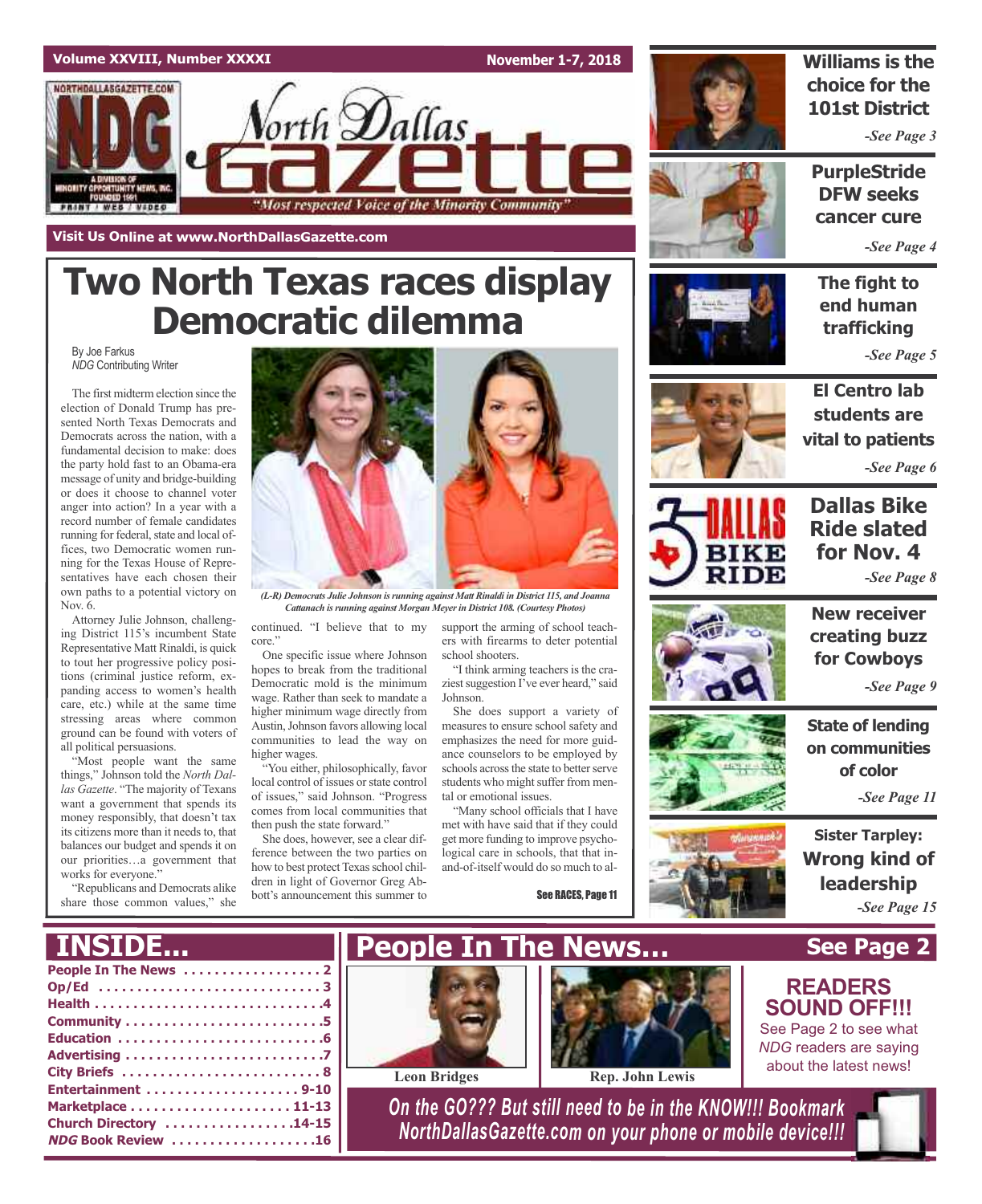### **People in the News www.NorthDallasGazette.com**

love."

### **Leon Bridges**

N E W Y O R K (PRNewswire) -- Gap, the iconic American clothing brand, today announces the holiday 'Meet Me in the Gap' campaign starring Grammy Award-nominated R&B artist and songwriter Leon Bridges doing what he does best by capturing the holiday spirit in song and dance alongside a group of individuals drawn to his magnetic energy.

The Gap Holiday 2018 campaign is meant to transcend the edgy climate of today by spreading love and driving positive change to demonstrate that feeling



good and doing good go together.

The hero campaign video features Bridges moving to the rhythm in a blank space that is brought to life with oversized Gap crazy stripes that come together to form

a path, leading him and the rest of the cast on a journey of good and generosity. Directed by accomplished music video director Emil Nava, the video embraces the magic of the holidays with the entire cast outfitted in classic Gap denim paired with colorful knits and bright stripes. Through a  $\frac{1}{\sqrt{2}}$  soulful rendition of Heavy D & The Boy's original ver-Social Solution of Heavy<br>  $\sum_{k=1}^{\infty}$  **D** & The Boy's original ver-<br>  $\sum_{k=1}^{\infty}$  sion of "Now That We Found Love," Bridges creates a feel good moment that is perfectly accompanied by choreographed

moves of the entire cast. "Music, dance, fashion and personal style are my big passions in life, so getting to work with Gap on this campaign that ties all of those elements together is epic," said Bridges. "I grew up watching all of their diverse, music based commercials, and they were just the coolest. Getting to be in one myself is wild and it's a dream to lead the brand into the season, especially with a song that has a message of love."

Launching on November 1, the campaign spans television, mobile, social, in store and digital. The television spots will air on major networks and be incorporated into high impact moments, including digital takeovers on Vevo, Hulu

and Spotify with priority on live viewing moments within the NFL and the season's top-rated programs.

"For Gap, holiday is all about the feeling of giving and coming together to celebrate the season with loved ones. This year especially, we want everyone to feel the love by lifting spirits with Leon's harmonious take on this '90s anthem," said Gap chief marketing officer Craig Brommers. "Leon's soulful voice and charismatic rhythm, styled in Gap's signature crazy stripes, created an undeniable energy brought to life in this moment of positivity and cheer, bound to spread

out there and vote like you've never voted before," Lewis advised the crowd at

Fretz Park.

for Sessions

over the last year.

The senate race featuring Congressman Beto O'Rourke's effort to unseat

For more information on 'Meet Me in the Gap,' visit gap.com. Todd Michael "Leon"

Bridges was born in Fort Worth, Texas. He is best known for his song "Coming Home," which received regular airplay and was also a Top 10 Most Viral Track on Spotify. Bridges' debut album, also titled Coming Home, was released on June 23, 2015, on Columbia Records.

Bridges is currently on tour in Europe with a number of the shows already sold out. He is promoting his latest album Good Thing which was released in May.

Senator Ted Cruz has gained most of the attention throughout the spring and summer. Meanwhile, Allred

### **Rep. John Lewis**

By Ruth Ferguson *NDG* Editor

Over the weekend as all campaigns push to get supporters to the polls before early voting ends on Nov. 2, Colin Allred received support from Congresswoman Eddie Bernice Johnson and Congressman John Lewis. Allred is seeking to unseat Congressman Pete Sessions who has served for more than two decades representing Texas' 32nd Congressional District (TX-32). The North Texas district includes Dallas, Garland,

Highland Park, Mesquite, Richardson, Rowlett, Sachse, University Park, and Wylie.

Saturday, Oct. 27 Rep. Lewis joined Allred, Johnson, and Congressman Beto O'Rourke at a March to the Polls rally held at Fretz Park. Early voting throughout Dallas County has been at historic numbers with more than three times the number of voters participating the first week, compared to 2014, the last midterm election.

A legendary civil rights icon, Rep. Lewis, pointed



*Colin Allred, Congresswoman Eddie Bernice Johnson, Congressman John Lewis and Billy Brumley listen to speakers at March to the Polls rally in Dallas (Image via Allred's Facebook Page)*

out that although maybe our forefathers came to America in different boats, but we are now one America. He was arrested 40 times during the Civil Rights era and

five times since he joined Congress, primarily to help ensure everyone has the right to register and vote. "Friends of mine gave

their lives. Do your part, get

# **NDG Readers Sound Off...**

### **Dallas, Lose Your Plantation Mentality and Remove**

**Confederate Symbols**

Would you be kind and help me contact Mr. Ed Gray. I am a former teacher of his and I would be so happy to catch up with him. He was always one of my favorites!

-- Danielle Gonzales

### **Call to Arms**

Rather we like it or not, we must prepare for the worse, praying that nothing will happen. Here is why: (quotes by Democrats in the last 3 weeks)

Hillary Clinton – "No civility until the Democrats have the power"

Eric Holder – "When the Republicans are down we must kick them."

Maxine Waters – "Harass Republicans wherever they are. Get in their face."

Elizabeth Warren – "Our law enforcement and judicial systems are racists."

Tim Kaine – "We must fight them in the streets." Alec Baldwin – "We must overthrow the government."

Kamala Harris –"Death to the President and some of his Administration". (laughingly)

Nancy Pelosi – (2 quotes) "Their should be riots in the streets.", " Those who do not agree with the Democratic views must face collateral damage"

Americans listen to the violent threats against not just politicians but American citizens. If the Democrats take over there will be a dictatorship place over America and American citizens will be killed – no matter if your white, black, Hispanic, or any other race – you will be exterminated if you do not obey the

Democratic Dictatorship. Is this our new politics, Instead of American having their free choice vote, our elections will be based on violence, intimidation, threats, and who can destroy their opponents with lies, deceptions, manipulations, and having billionaires with their adult children buying the elections. It is time to fight without violence unless forced. Pray for America.

-- Gary Tillery

**To share your opinion visit NorthDallasGazette.com**

A different election cycle Sessions usually had little serious opposition during his tenure in Washington, but 2018 has proven to be a different year for him. His votes and attacks on Obamacare, support for the tax cut, and other issues have resulted in him having contentious town hall meetings when he held them at all has run a solid campaign and gained support from a wide spectrum of voters across economic, gender and racial groups. "I'm not running for Congress to just be a check on one person in the White House," Allred told the *North Dallas Gazette* during a recent interview, "I want to represent this community that has meant so

much to me." Early voting continues until Nov. 2 and Election Day is Nov. 6.

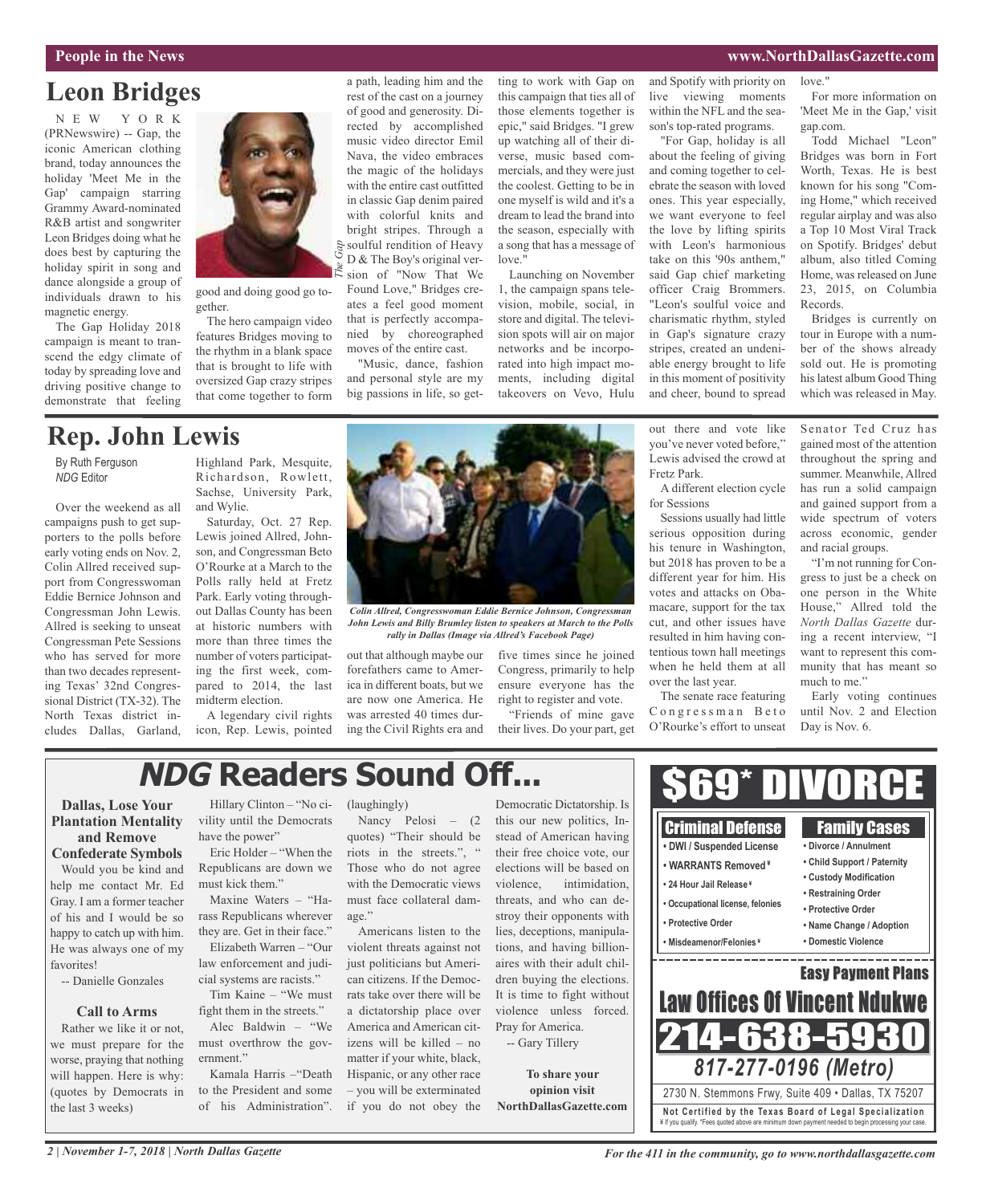### **www.NorthDallasGazette.com Op-Ed**



# **Re-elect Judge Staci Williams for the 101st District Court Dallas County**

*NDG's* View

Judge Staci Williams, a Democrat, has presided over the cases facing the 101st District Court in Dallas County since 2015. She transitioned from being a corporate lawyer to becoming a judge focused on educating the community on issues ranging from fair workplace treatment to their civil rights. The *North Dallas Gazette* believes she deserves the continued support of the voters of Dallas County as she strives to continue to serve and inform the community.

Within her first three years, she launched the Citizens' Civil Academy (CCA) to educate Dallas County citizens about the civil court system. The CCA explores the types of cases heard in the civil courts and what happens to a case from the time the it is filed until it is completed. CCA's goal is to provide citizens with a better understanding not only of the civil court system but also the inner workings of

the George L. Allen, Sr. moval from the ballot saying Courts Building according to her website, staciwilliamsforjudge.com.

A graduate of the Georgetown University Law Center in Washington, D.C., Williams has more than 10 years of experience as a judge and 27 years in the legal profession. Her passion to represent the community is evident, and her love for the law is personal. Williams demonstrated determination during her fight against allegations and attempts to remove her from the bench. She was accused of an improper document filing. She even went head-to-toe with the State Fair of Texas for alleging they bully individuals through unnecessary lawsuits.

Her persistence is like none other. She is not afraid to take the fight to court and to educate the community she serves in the 101st District.

Her opponent, Republican Mike Lee, filed a lawsuit against her, seeking her rethe application for election was improperly filed. However, after all the legal wrangling was through, the case was found to have no merit.

Lee seems to be a man who plays dirty when he does not get his way. However, Lee has no experience as a judge much less the criminal district court. He has run six times in 12 years against minority candidates. He has never run against any non-minority candidates. His preferred opponenets are minorities. Do Dallas County voters have time for on-the-job training for someone who will not fairly represent everyone in Dallas County? At this point, no one wants to trust another Republican in office, especially after many Republicans have revealed how they genuinely feel about many minority groups. Did we mention Lee was defeated before in an attempt to seek judgeship in a different district court?

the *North Dallas Gazette* is endorsing Judge Staci Williams of the 101st District Court Dallas County. We believe she will continue to fight for the civil matters of the residents within the district. The CCA will continue to thrive under her leadership, as she moves forward with representing the public's best interest.

Williams has the experience necessary to continue her position as judge. *NDG* encourages voters to either early vote through Friday, Nov. 2 or get to the polls on Nov. 6 and vote to re-elect Judge Staci Williams. This mid-term election is just as important as the presidential election because these judges, local, state and national leaders are enacting laws and policies damaging our community.

Do not allow the GOP to think we are not paying attention. We need judges like Williams to ensure our best interests remain at the forefront of consideration.

These are the reasons why

## **Trump Political Violence, and the Future of America**

Straight Talk Ed Gray NDG Senior **Columnist** 

The events of this week are the latest political acts of terror within America. The political climate has revealed America may have descended into the throes of instability that threatens the republic itself. If we do not stop this slow slide of political instability, then our very own democracy will be at stake.

On Wednesday, October

24, 2018, several pipe bombs were sent to prominent Trump's political opponents, with more discovered later. Among them were President Barack Obama, former Secretary of State Hillary Clinton, former President Bill Clinton, former Attorney General Eric Holder, Democratic financier George Soros, Congresswoman Maxine Waters, and later others.

The vitriol venom regularly spewed from the occupant of 1600 Pennsylvania Avenue has motivated many to act. Words and actions such as the pummeling of President Donald Trump's opponents previously were confined to Trump rallies. Hatred is now out of it's confined cage.

Americans have always had a robust political debate, it is no surprise that since 2017 the continuous haranguing of Trump political opponents would lead to this day. Today America is not exceptional, it is like any other country, that would have a president threaten the press with violence, and threaten to lock up his political opponents.

President Trump condemned the attempted terroristic threats and pipe bombs directed towards his opponents. Admirable indeed, however, President Trump, your past words contributed to the climate that inspired the events which begin to unfold on Oct. 24. I am Ed Gray, and this is

Straight Talk.

*Ed Gray, the host of The Commish Radio Show airing Saturdays 3-5 p.m. on FBRN.net, can be reached at eegray62@att.net. NDG was awarded NNPA's 2018 Robert S. Abbott Best Editorial for Gray's "Confederate Statues: The White Man's Burden" column.*





**Judge, 101st District Court Staci Williams**



**Arnold**



**Dallas County Commissioners Court, Dist.2 Wini Cannon**

For the 411 in the community, go to www.northdallasgazette.com November 1-7, 2018 | North Dallas Gazette | 3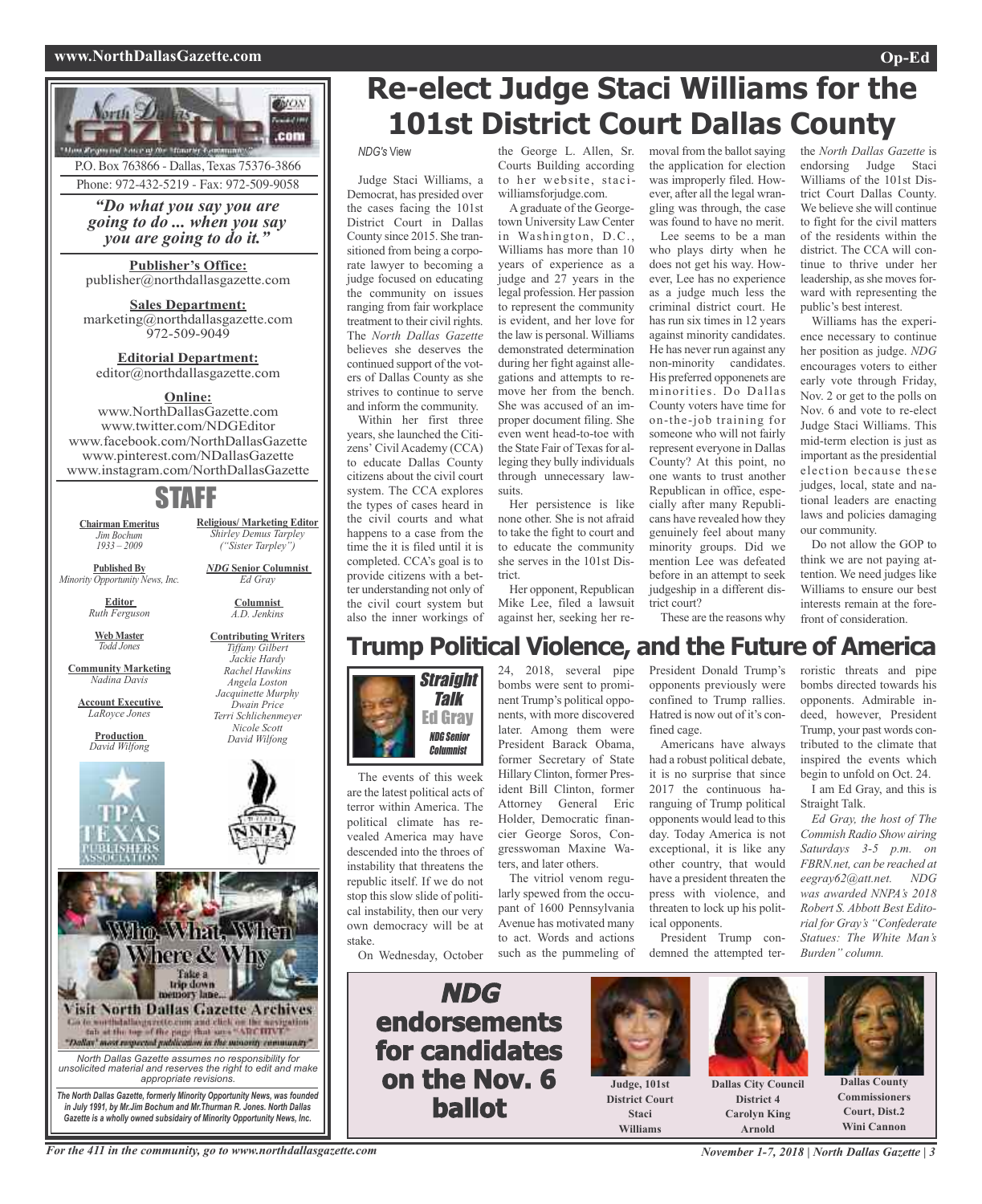# **PurpleStride DFW seeks an end to pancreatic cancer**

Thousands will walk to end pancreatic cancer, the world's toughest cancer, at PurpleStride DFW on Nov. 10 in Dallas. The community event, celebrating its 10thyear, is presented by Bell Nunnally and is hosted by the Pancreatic Cancer Action Network (PanCAN) Dallas/Ft. Worth Affiliate.

"I've seen the survival rate for pancreatic cancer increase over the years," said Christopher B. Trowbridge, Partner and Chairman of the Litigation Section at Bell Nunnally, a Dallas-based law firm of more than 60 attorneys offering a diverse, business-focused range of client services.



"The funds we've raised have had a direct impact on research being done, which in turn leads to more survivors. From an investment standpoint, the return is high and deeply meaningful."

Pancreatic cancer is the

### third leading cause of cancer-related deaths in the U.S. with a five-year survival rate of just 9 percent. In order to save lives and double survival by 2020, PanCAN urges the DFW community to join PurpleStride. Funds raised

*Martin Brosy / Unsplash* through the event support critical research, clinical initiatives and patient services, including Know Your Tumor®, Precision PromiseSM, Clinical Trial Finderand the Patient Registry. Beverly Jackson, volunteer Mission Chair of the PanCAN DFW Affiliate, lost her husband Mark to pancreatic cancer after a 15 month battle. A short five

years later, her sister Sharon also received this dreadful diagnosis. She lost Sharon as well after a battle of almost a year. Jackson has now made it her personal mission to change the dire statistics.

"After five doctors and

five months of unexplained pain and illnesses, we finally got a pancreatic cancer diagnosis for Mark," Jackson said. "We were told to get our affairs in order and to not waste time with clinical trials. After Mark's death several years later, my sister Sharon was diagnosed with pancreatic cancer. My heart broke the day we received the prognosis. It is my commitment to continue this fight in whatever way I am able to until something really changes – changes in a BIG way – with early detection and screening tests, better treatments and eventually, a cure." PurpleStride DFW will

take place at Klyde Warren Park and will be hosted by award-winning CBS 11 Senior Investigative Reporter Ginger Allen.

The event is supported by national presenting sponsor Celgene, presenting sponsor and recipient of our Corporate Community Advocate Award Bell Nunnally, national gold sponsors Abb-Vie and Ipsen, gold sponsor Methodist Digestive Institute and silver media sponsor the Ed Haggar Family Foundation.

To register, donate or learn more about PurpleStride DFW, visit purplestride.org/DFW.

## **Tips for managing weight issues throughout the holiday season**

The holiday season is upon us, and for many it's filled with holiday parties, baked goods, and more which can cause healthy habits to veer off. From cookie exchanges to dinner parties, it's easier said than done to maintain a healthy lifestyle during the holidays. According to the Calorie Control Council, the average American gains one to three pounds during the weeks between Thanks-

giving and New Year's Day, with most Americans keeping the weight on in the following year. Fortunately, there are easy tips and tricks to enjoy the holiday season that will help you and your family maintain a healthy lifestyle without overindulging.

As holiday parties often have endless dishes and desserts, finding ways to make healthy choices is key to managing weight. Before you and your family head to a party, consider eating healthy foods beforehand so you don't arrive hungry. This can prevent overindulging in unhealthy foods. As the holiday season wouldn't be the same without indulging in a few of your favorite dishes, we recommend using an appetizer-sized plate as this can help control portion sizes. This encourages you to be mindful of dishes you

If you vote a straight ticket, you can still go

down your ballot to the

203rd Judicial Dist. Ct.

and write or type in

**TERESA HAWTHORNE** and none of your other votes will be changed.

**Have Questions?** 

www.judgeteresa.com

Please read my website

A list of Credontials/Many

Facts are on Teresa's Website

tjhattorney@aol.com

for more questions

Corol Numer: PO Box 670844 Dollers, Tx. 75367

choose without restricting the foods you love during the holidays. As many parties serve unhealthy options, another great way to maintain a healthy diet is to bring your own dish to

share with others. Bringing your own recipe gives you control over what you eat while giving others a healthier option as well!

As the holiday season is a great time to spend with family and friends, finding healthier ways to enjoy each other's company is great! For many, the holidays are a time to relax and

#### See WEIGHT, Page 9

| Game # | Game Name / Odds                                                                  | \$         | <b>Official</b><br><b>Close of</b><br>Game | End<br><b>Validations</b><br>Date |
|--------|-----------------------------------------------------------------------------------|------------|--------------------------------------------|-----------------------------------|
| 2002   | <b>Ultimate Crossword/</b><br><b>Ultimate Bingo</b><br>Overall Odds are 1 in 3.39 | <b>S20</b> | 11/16/18                                   | 5/15/19                           |
| 2050   | Super 9s<br>Overall Odds are 1 in 4.87                                            | \$1        | 12/19/18                                   | 6/17/19                           |
| 2058   | Blackjack<br>Overall Odds are 1 in 4.94                                           | \$1        | 12/19/18                                   | 6/17/19                           |
| 2054   | Crazy Cash Multiplier<br>Overall Odds are 1 in 4.47                               | \$2        | 12/19/18                                   | 6/17/19                           |
| 2045   | 20X The Cash<br>Overall Odds are 1 in 3.80                                        | \$5        | 12/19/18                                   | 6/17/19                           |
| 1899   | Texas Lottery® Platinum<br>Overall Odds are 1 in 3.38                             | \$50       | 12/19/18                                   | 6/17/19                           |

rodders may to kenning ite occatering freedom material finite comes m have prove unclaimed, testuding for prizes. In addition, partie cosing procedures will be initiated when all top prizes have been plakeed. Daring closing, garres may be sold even after all top prizes have been clibred. Masthe 18 or dide: to purchase<br>a boxet, PLAY RESPONSBLY, For help with a gunniting proteins, representing org. C 2018 Texas Lottery Commission. All rights reserve



**Judge Teresa Hawthorne** 

Write-In Candidate

**Teresa Hawthorne** for Judge/203rd Judicial District Court

Write In

**TERESA HAWTHORNE** 

November 6th, 2018 General Election Day:

Early voting days or absentee voting

1. Go down your ballot to the 203rd Judicial Dist. Court 2. There will be a blank line

3. Under that line it will say

5. That line is for Teresa Hawthorne's Name

6. On that line you will write or type in:

**TERESA HAWTHORNE** 

4. Write In Candidate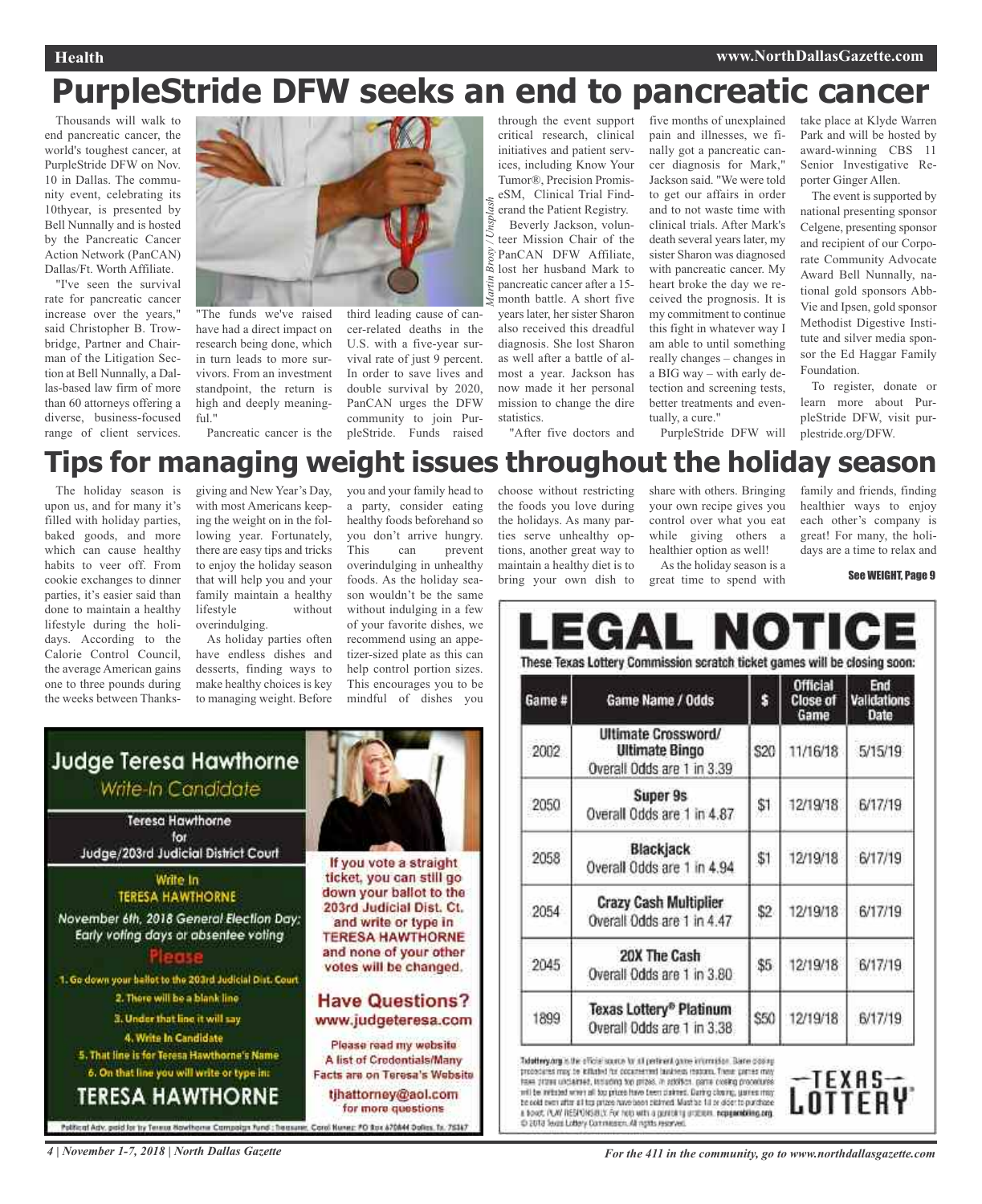### **Giving a second chance to trafficked survivors**

By Rachel Hawkins *NDG* Staff Writer

"I grew up in the 80s' and I was always taught 'stranger danger' but trafficking is not always abductions," Rebecca Bender, keynote speaker and human trafficking survivor said. "It's a gradual expansion of boundaries and an increase of trust."

Founded by Erica Greve in 2011, Unlikely Heroes, a non-profit organization has rescued more than 400 children across the world from human trafficking. They have also opened six restoration homes in the United States, Mexico, Thailand, and the Philippines. They are able to provide every child they save with safe housing medical care, trauma therapy, education, and job training.

On Oct. 27 Unlikely Heroes held their 6th annual Recognizing Heroes Awards Dinner and Charity Benefit. Award-winning actors, actresses, and singers attended the event to speak about their involvement in the organization. Austin Hurst of Hurst Capital announced he was pledging a one million dollars matching grant to help 200 children and give them a full restorative care for one year.

"At the time I was working at Children's Hospital in the San Francisco Bay area, and I saw a little girl who was 11 years old, was men-



*Austin Hurst presents Erica Greve and Unlikely Heroes with <sup>a</sup> check for \$1,000,000 during the Unlikely Heroes 6th Annual Recognizing Heroes Charity Benefit at The Ritz-Carlton. (Photo by Cooper Neill/Getty Images for Unlikely Heroes )*

tally challenged and couldn't read or write," Erica Greve, founder and CEO of Unlikely Heroes said. "I'll never forget the moment when I walked into the emergency department room she was sitting in and she was sitting and coloring a picture of a horse. She had been trafficked by a 29-year-old man who she was calling her boyfriend."

When Greve asked the girl how she met her boyfriend she said when she was walking home from school one day there was a man who was staring at her from his car, and the next day he started talking to her, and then she said he became her boyfriend because he was the first person in her entire life who said "I love you." The girl then said after she fell in love with him, the man then introduced her to the other girls he trafficked and who she called her cousins.

When the girl's mother pulled Greve aside and asked if there was a program to help convince her mentally challenged daughter the man wasn't her boyfriend but was actually trafficking her, Greve agreed to help but found out no home existed.

"I had to go back to the mother and say there was nothing I could do to help your daughter," Greve said. "And I had to let her walk out of the emergency department knowing she would be raped that night so that someone else would make money off of her vulnerability.

"I walked away troubled, there was something inside of me that said this was not okay," Greve said. "I didn't know what to do, I didn't think I would ever be part of a solution, or start an organization to rescue these kids, and I wanted to see homes in America."

### **Urging everyone to vote, vote, vote!**

By Congresswoman Eddie Bernice Johnson

In a matter days those who have not cast their ballots during the early voting period must go to the polls and select candidates to decide the direction of our country for years to come. I urge all of those who plan to vote on Nov. 6 to support those candidates running under the banner of the Democratic Party.

On the national level, Democrats will work to ensure all Americans receive affordable healthcare, Medicare and Medicaid are protected, our nation adopts

a prudent immigration policy, social security is protected and our nation adopts sensible and responsible firearms legislation.

The election of Democratic majorities in Congress will help us to achieve a sense of normalcy in our nation, and signal to our allies and supporters the vast majority of people in our country do not support the agenda presented during the last two years by an administration, whom at times, acts as if it is void of reality. I urge you to vote for

Senator Beto O'Rourke, who understands the issues all people are confronted

*For the 411 in the community, go to www.northdallasgazette.com*

with. As a Senator, he will protect and strengthen the Affordable Care Act.

He will not be partisan and he not alienate those who serve with him. His primary sense of duty will be to the people of Texas who elected him, not to special interest groups with hordes of cash.

In the race for Dallas County District Attorney, I urge you to cast your ballot for former Judge John Creuzot. He has the experience, the passion, and integrity necessary for a very significant job. He will serve us well!

The stories of the children the organization has saved can be founded on their website, with the youngest being 2 years old.

"When I was a little girl I wanted to become an artist, and then after that, I thought kindergarten teacher, and after taking an ROTC class I wanted to become a sniper," Bender said.

As a varsity student and honor roll student, she was excited to get out of her hometown and go to college.

"But then I got pregnant and I had to make a really tough decision to keep my daughter at 17, give up my dorm room, and go to community college," Bender said. "No one expected that when I ended up going to college that the boy who dated me for six months promising me and my little

See HEROES, Page 9



75116, 75134, 75203, 75207, 75208, 75210, 75211, 75212, 75215, 75216, 75217, 75223, 75224, 75226, 75227, 75228, 75232, 75233, 75236, 75237, 75241, 75249, 75253

**Community**

**VOTE** 

**Carolyn King Arnold** 

District 4, Dallas City Council

www.Together4Dallas.com

**Election Day** 

November 6, 2018

**Experienced and** Ready On Day One!

"Your

Voice at

City Hall"

Pd. Pulitical Advertising Campaign to<br>Elect CAAmple **Bartisma** Resurri Integrate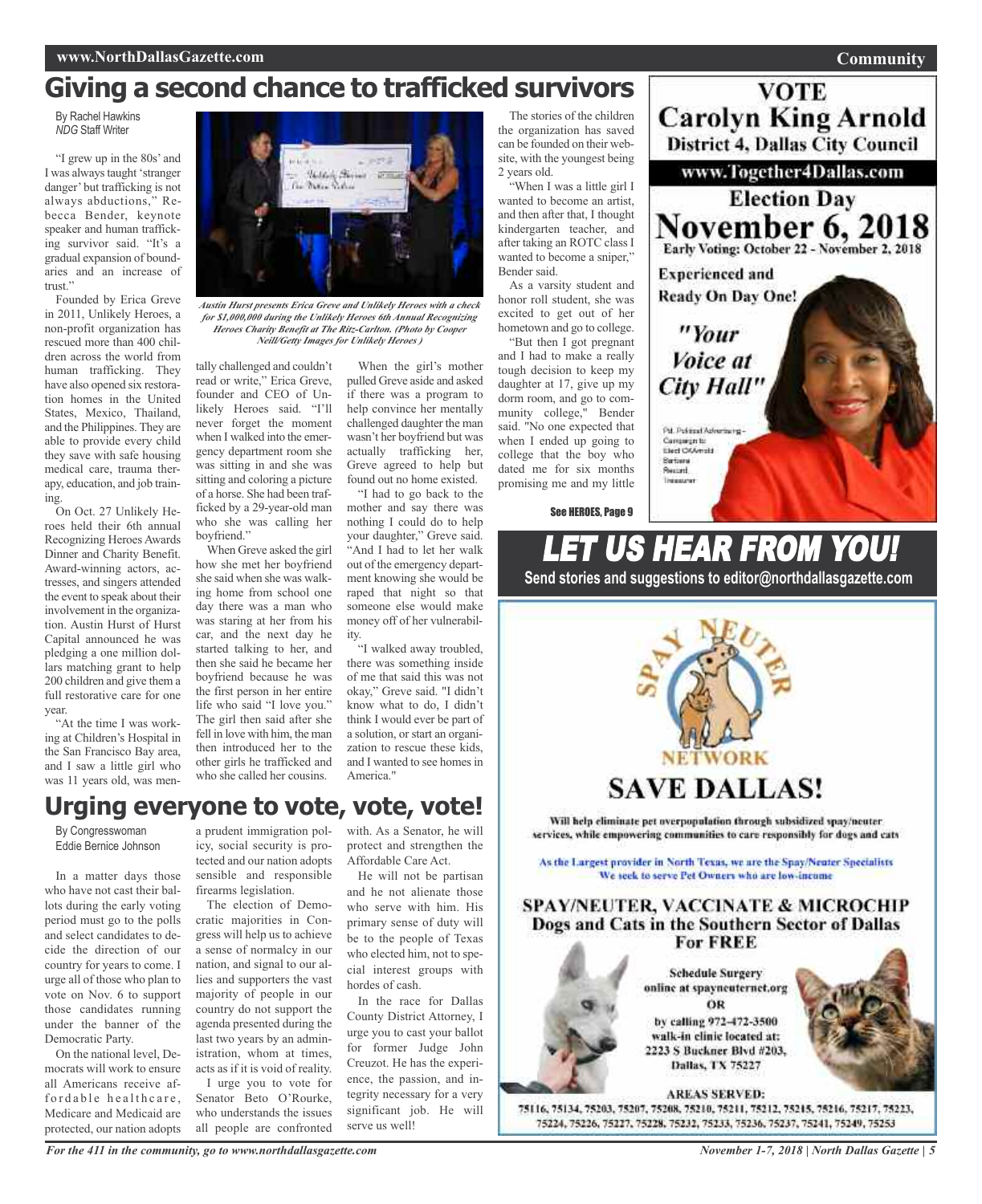#### **Education www.NorthDallasGazette.com**

## **El Centro College medical lab technology students are vital to patient care**

As a receptionist at a local hospital emergency room, Brenda Ehret knew the kind of career she wanted to pursue. Although she's not afraid of blood or bodily fluids, she prefers to look at them under a microscope.

"I like the laboratory aspect of science because you get to run tests and analyze blood and then get a deeper sense of the patient and what's going on," said Ehret, who is pursuing an associate degree in medical laboratory technology at El Centro College.

El Centro, part of Dallas County Community College District, is the only one among the seven colleges that offers an associate degree in this field.

"You count white blood cells and look for abnormalities. Everything you need to learn about a patient starts here," Ehret added.

Professionals in medical lab technology analyze body fluids to determine whether a patient has cancer, diabetes or other ailments.

Ehret hopes to graduate next year and pursue a fulltime career as a medical laboratory technician. Using the lab at El Centro, she is surrounded by flasks plus chemical and deionized water as she prepares to become part of a healthcare team.

Her instructor and clinical coordinator, John Wentz, said the field of medical laboratory technology is broad, and students get a chance to team up with professionals before they graduate. That means each student must successfully complete clinical training at an area hospital.

**Learning the steps**

To prepare for their work, El Centro medical lab technology students use lab equipment to analyze body fluids.

Ehret admits that she's a little nervous, but she also is



*Luwam Haileselassie (left), a patient care technician, wantsto elevate her careerto become a medical laboratory technician. Brenda Ehret (right) is a student in El Centro's Medical Laboratory Technology program*

Centro.

Lock, program coordinator and faculty member at El

"The field of medical laboratory technology is very exciting," Lock said. "We are seeing much growth and opportunity. Our students

confident about developing tic testing is done, said Lisa her skills and working as a team member with other healthcare professionals.

"I'm sure they'll be patient with us because we're students," she said.

The course is challenging, and students must perform complex laboratory tests, Wentz said. They also must learn to cross-match blood, perform chemical analyses and determine the state of pathological diseases.

This job requires expertise in the use of lab equipment such as cell counters and microscopes, he said.

Professionals in this field are viewed as a vital part of any medical team. Their job – testing and analyzing blood and fluid samples – is important because the results determine treatment and aid in diagnoses, Wentz said.

"Everything we do is in service to the physicians so that they can make choices for therapy and diagnoses," he added.

More than half of the El Centro students who graduate from this program decide to pursue four-year degrees, said Wentz.

#### **Solving a puzzle** Completing the medical

laboratory technology program takes about 16 months, and students must pass a test to become certified. Students who successfully finish the program can find work at a hospital or a clinic, where most diagnosare well prepared for their future and beyond. We have a fantastic group. They are focused, excited, intelligent, and they love our field."

In two years, students can move into an entry-level position in the healthcare field that offers them job security and room for growth.

Luwam Haileselassie also works at a Dallas-area hospital. She, too, enrolled in the program because she wanted a more challenging career in healthcare. Conducting chemical and analytical tests appealed to her.

"I've worked in healthcare for four years," said Haileselassie, a patient care technician. "I still want to

See LAB, Page 16

### Wini Cannon **Democratic Candidate for Dallas County** Commissioner, **District 2**

Wini Carinon is the principal at the Cannon Law Group PLLC, Somer Assecurity Mentioned Judge for the City of Dallas, and dedicated public servant financing for Commissioner District 2. Wini surports good governance. She is fiscally responsible and creatively resenrecful. Her oppreuch to the County. budget is to identify revenue growth opportunities to increase the County-Bodget without resurting to mising taxes. She will week dilinearly to make Dallas County befur by providing cennomic opportunities for individuals and unall businesses, promoting criminal justice reform, and strengthening our support for schools and adult job training programs.



Pelancal Adv. Pear by Compagn to Liber. Wey Cannot, Junior Schmitz, Treasurer

Learn more www.winicanwin.com





Voter Status and Voting Location: www.dallascountyvotes.org/voter-lookup/#VoterEligibiltySearch

**Early Voting:** Monday, October 22 -Friday, November 2, 2018 7 a.m. - 7 p.m.

**Election Day:** Tuesday, November 6. 2018 7 a.m. - 7 p.m.

info@staciwilliamsforjudge.com @ www.staciwilliamsforjudge.com

Pol. Adv. paid by Staci Williams Judicial Campaign.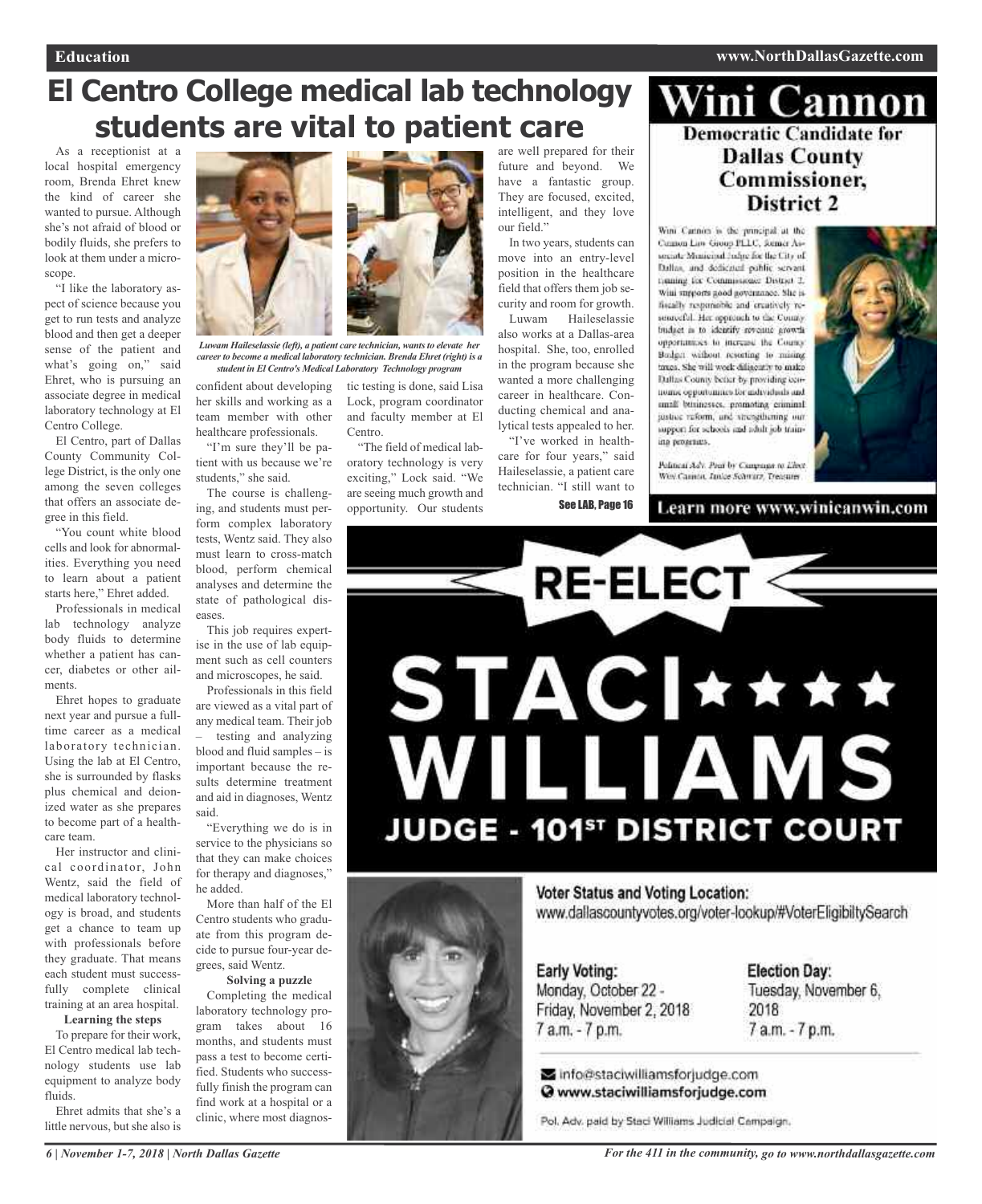**www.NorthDallasGazette.com Advertising** 



**Governor Abbott is investing** millions in Texas universities to recruit world-class researchers, leading to more innovation and more jobs.

POL. AD. TEXANS FOR GREG ABBOTT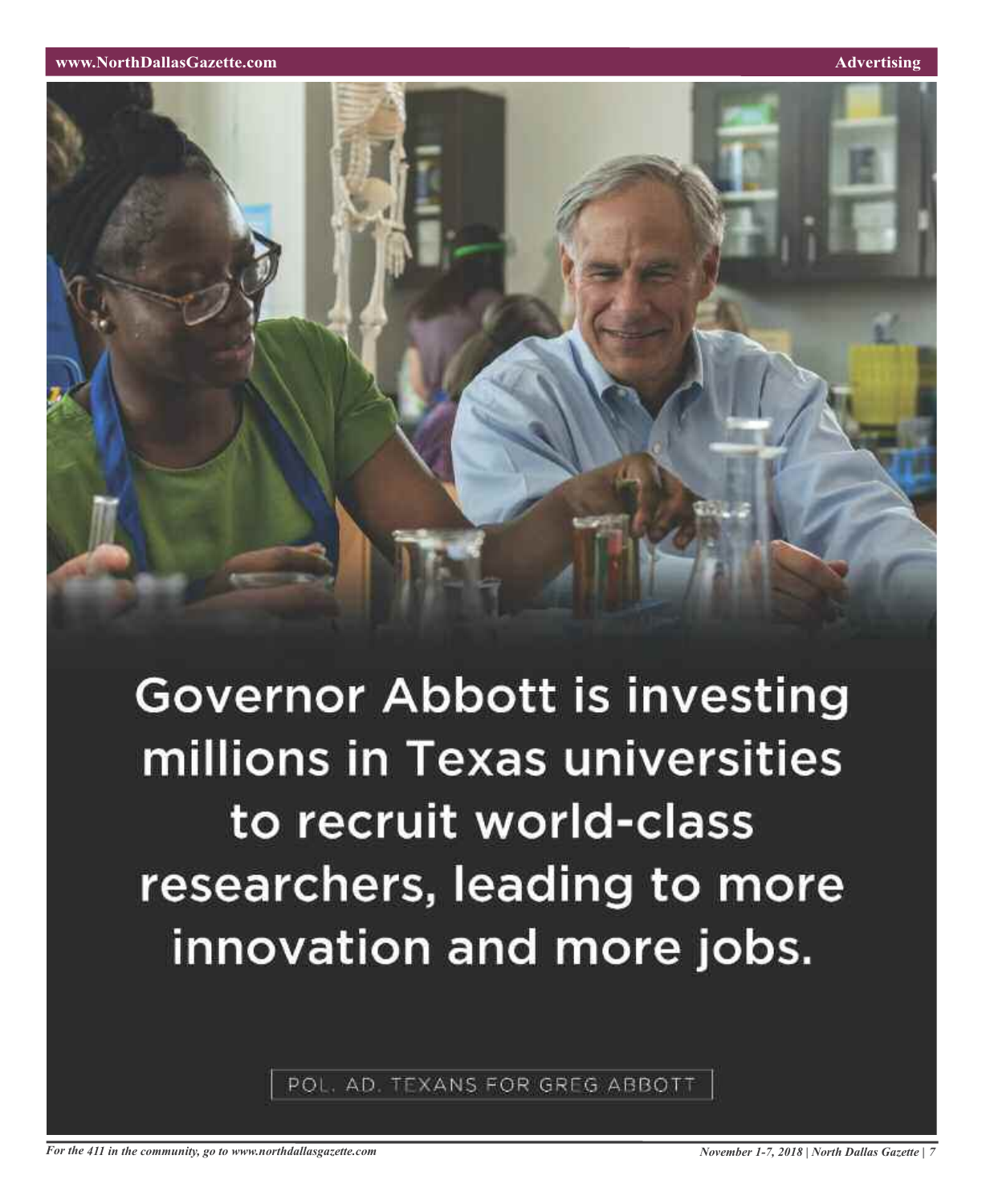### **City Briefs**

### **Dallas**

**Dia De Los Muertos** will be held on Nov. 2 from 5 p.m. to 10 p.m. at Wild Salsa, in Dallas. Celebrate Day of the Dead Friday, November 2nd with specially priced margaritas and Ambhar tequila flights, face painting, and the best beats from DJ Jose G! RSVP for your chance to win one of TEN \$50 gift cards! Winners will be selected by checking in at the hostess stand by 6:30 PM.

The Dallas Black Dance Theater will present **Director's Choice** on Nov. 3 to Nov. 4 at various times at Wyly Theatre, in Dallas. Dallas Black Dance Theatre's Director's Choice features some dynamic and powerful works. The Dallas premiere of Bodies as Site of Faith and Protest by choreographer Tommie-Waheed Evans transcribes Dr. Martin Luther King, Jr.'s 'We Shall Overcome' speech into dance. Bruce Wood Dance Artistic Director Joy Bollinger's This Time makes its world premiere during the series with



a reflection on the fleeting nature of time in important relationships. To purchase tickets visit https://www.attpac.org/onsale/2018/directors-choice/,

**Dallas Bike Ride** will be held on Nov. 3 starting at 8 a.m. at City Hall Plaza, in Dallas. Dallas Bike Ride, a one-of-a-kind opportunity to bike around the city on closed roads. This is a big deal and the second year this event is being brought to our city. With a challenging yet casual route that weaves through a handful of diverse Dallas neighborhoods, riders will be inspired and excited about the city they call home. Join them in celebrating life on two wheels and help build a new tradition in growing the bicycle and active lifestyle culture in Dallas. Tickets are \$60 for adults and \$30 for youth. For more information and to purchase tickets visit https://www.visitdallas.com.

Hidden History DFW will present the **Black Historical Fall Tour** on Nov. 3 from 9 a.m. to 1 p.m. at 1423 J.B. Jackson, Jr. Blvd, Dart Transit Center, in Dallas. his exciting and educational tour features videos, music and visits to over twenty-five historical sites relevant to the African American experience in Dallas. Don't miss this outstanding "Fall Tour" event. Bring funds for optional lunch. People of all cultures and races are welcomed to attend this historical tour. Book now: www.hiddenhistorydfw.com.

Former Dallas Mayor Tom Leppert will be the keynote speaker for the **2018 Community Impact Awards Luncheon** on Thursday, Nov. 8, at the Tower Club Dallas at 1601 Elm Street, Dallas, TX 75201. The VIP reception begins at 10:30 a.m. in conjunction with the silent auction. The luncheon and awards program begin at 11:30 a.m. This year's theme is "A Tale of Two Cities: Reshaping the Possibilities." Meredith Land, co-anchor of NBC 5, will emcee the event.

Jennifer Sampson, CEO of the United Way of Metropolitan Dallas, will receive the Community Impact Distinguished Service Leader Award and Michael Sorrell, President of Paul Quinn College, will receive the Community Impact Distinguished Leader Award in Education.

### **Garland**

The **Wine Walk** in Downtown Garland will take place on Nov. 3 from 3:30 p.m. to 7 p.m. at 915 Main Street, in Garland. Attendees will be able to enjoy wine tasting and shopping at participating Downtown Garland businesses and live music on the square from 4:30 p.m. to 6:30 p.m. Online ticket sales price \$15, online ticket sales will end Friday, Nov. 2. At the event, ticket sales are \$20, and will begin at 3:30 p.m. and end at 4:30 p.m. Be sure to get your tickets now to receive a commemorative 9 oz. stemless wine glass with the event logo along with an event passport, restaurant coupon book, free wine samples, 1 prize drawing ticket, and a shopping bag!

For more information, contact (214) 641-5602.

**www.NorthDallasGazette.com**

#### **McKinney**

The **Bluegrass Heritage Festival** will be held on Nov. 3 at 6:30 p.m. at McKinney Performing Arts Hall. This event will feature Grammy-nominated The Special Consensus along with Sgt. Pepper's Lonely Bluegrass Band. The Special Consensus were the first band ever presented by the Bluegrass Heritage Foundation back on May 3, 2008. Sgt. Peppers offers a new sound with innovative bluegrass interpretations of popular Beatles songs like Eleanor Rigby, Come Together, Back in the USSR, Blackbird, and many others. pecial guest for the evening is the Downtown String Band, a bluegrass and traditional acoustic music collaboration of Alan Tompkins, Gerald Jones, and some of their closest musical friends. For more information visit http://bluegrassheritage.org/bluegrassheritage-festival/.

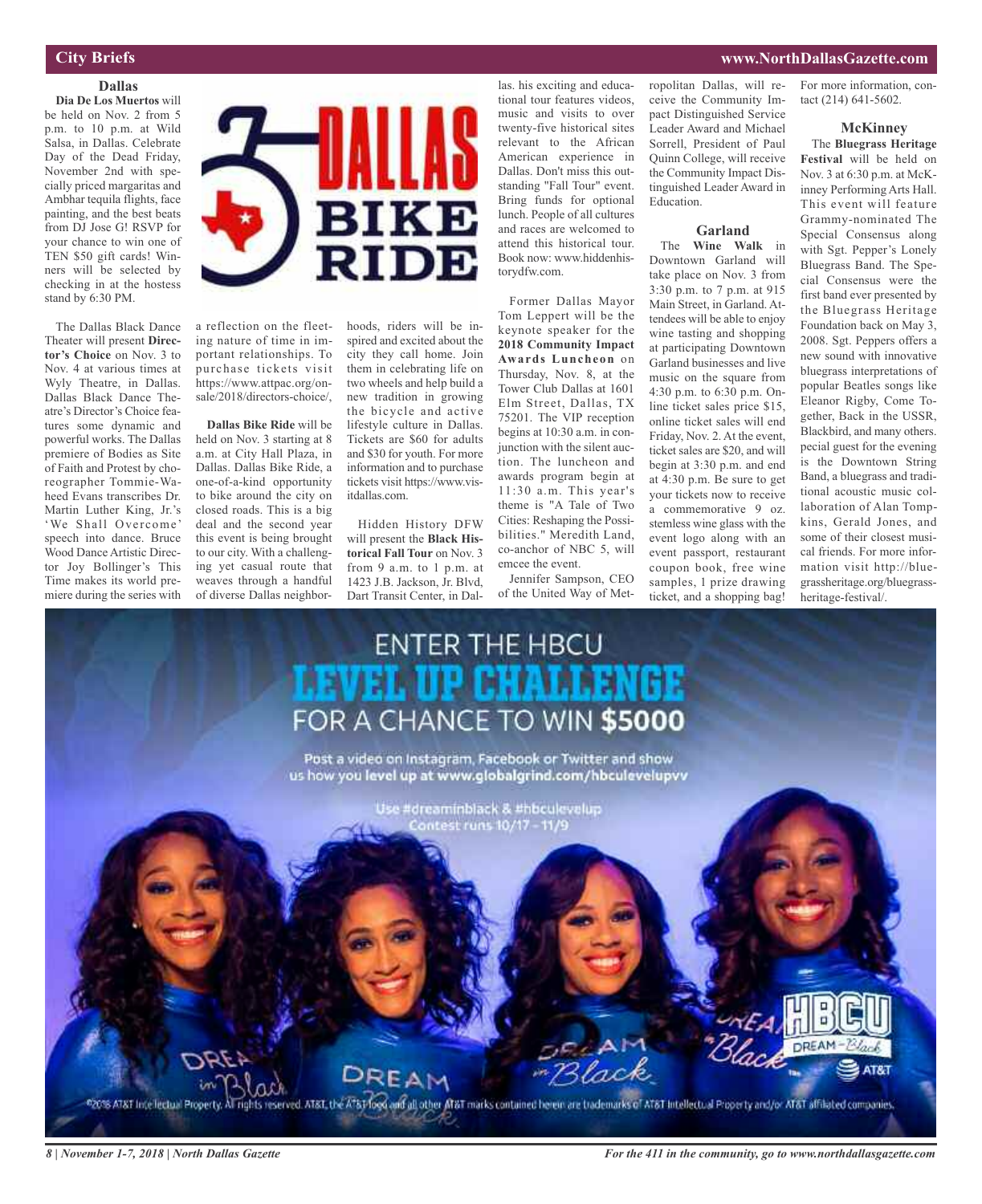# **Bye week trade creates buzz for Dallas Cowboys**

By Dwain Price *NDG* Sports

FRISCO – The Dallas Cowboys had a bye week this past week. But that didn't prevent them from making news.

In an attempt to shore up their anemic receiving core, last week the Cowboys traded a 2019 first-round pick to the Oakland Raiders for wide receiver Amari Cooper, who was a Pro Bowl selection in 2015 and '16.

And this past Monday, the Cowboys addressed another issue on offense by firing offensive line coach Paul Alexander, who they hired last spring. Cowboys assistant offensive line coach Marc Colombo has replaced Alexander.

Former offensive line coach Hudson Houck was also hired by the Cowboys on Monday to be an advisory consultant for Colombo and the offensive line.

The Cowboys entered the bye week with a disappoint-



*The Cowboys traded a future draft pick to obtain Amari Cooper to bolster their receiver corps (Photo: Erik Drost / Flickr)*

ing 3-4 record and are two we felt that this move would games behind the Washington Redskins, who lead the NFC East with a 5-2 record.

Time's a wasting, and the Cowboys realize it. Hence the moves involving Cooper and Alexander.

"While approaching the midpoint of the season and going through an overall evaluation of our entire operation during the bye week, serve the best interests of our team moving forward," coach Jason Garrett said, referring to the firing of Alexander. "We have great respect and admiration for Paul and what he has accomplished in a very successful career in the NFL.

"These are not easy decisions to make at any time of the year, but we will move

ahead with the utmost confidence in what Marc Colombo and Hudson Houck will bring to our team in their new roles."

Colombo, 40, was an offensive tackle for the Cowboys from 2005-'10 and has been on Garrett's staff for four seasons. He was a 2002 first-round draft pick by the Chicago Bears and started 95 games for the Cowboys.

Meanwhile, Houck was the offensive line coach for the Cowboys from 1993- 2001, and also from 2008- 2011. He also was the offensive line coach when the Cowboys won Super Bowls following the 1993 and '95 seasons.

In fact, during Houck's initial nine-year tenure with the Cowboys, the 203 sacks they allowed represented the fewest any team allowed during that span.

The Cowboys are generally known to have the game's best offensive line. But this year quarterback Dak Prescott has been sacked 23 times and harassed on numerous other occasions.

The Cowboys are also fourth in the league in rushing (136.9 yards per game), but only 29th in passing (183.1 yards per contest). And in the 20-17 loss to the Redskins on Oct. 21, running back Ezekiel Elliott was held to just 33 yards rushing while the Cowboys amassed 73 total rushing yards.

Still, owner Jerry Jones believes the Cowboys have what it takes to win their division this year.

"I'm more urgent," Jones said on his weekly radio show on 105.3 The Fan. "Not that we shouldn't start off the first kickoff in Carolina (on opening day) urgent, but we're more urgent because we dug a hole here.

"In order to really be where we want to be, which haven't diminished – that be in the playoffs – then we've got to be pretty strong in our success here. We don't have the room to wiggle here."

The Cowboys will try and

remain within striking distance of the Redskins when they host the Tennessee Titans on Monday at 7:15 p.m. at AT&T Stadium in Arlington. They also know they have a huge showdown with the Redskins at home on Thanksgiving Day on Nov. 22.

These two games take on even more importance since the Cowboys are 3-0 at home, but only 0-4 on the road this season.

"I know you see it in every other discipline -- any other business or areas - you see adjustments being made on the run," Jones said on his radio show. "And so I think what you're seeing in us in the Cowboys is us analyzing, assessing, looking at waysthat we can play better on the road, looking for ways that we can get some spark in our offense, block it up, protect it up better, do what we can do both with personnel as well as with our strategies to just be a better team and win more games."

### **HEROES,** continued from Page <sup>5</sup>

girl the life we'd dreamed of was actually a trafficker."

Over the next six years, Rebecca ended up being sold in Las Vegas to three different traffickers. Throughout these years she had her face broken in five places, was hospitalized for dehydration and over-exhaustion, and was branded twice by two men, having their names tattooed on her back in case she needed to be returned to her "owners" if she went missing.

lounge around which can contribute to weight gain. Finding different ways to stay active with your family and friends is a great way to manage weight during the holidays. Even taking the

"In 2007 I grabbed my little girl, packed everything I could fit into her suitcase, and I ran for our lives," Bender said. "The crazy part is that I didn't even know that I was being trafficked. You see, victims; we grow up in a safe neighborhood like all

of you, imagining stranger danger, watching the same movies as you, seeing the same billboards and advertising as you, and we think our situation isn't matching what's on the

dinner can give your body the exercise it needs while offering a fun and different way to spend time with

As many would agree, the holiday season wouldn't screen so I must not be trafficked"

Bender also stated trafficking is diverse, dynamic, and complex. How it looks in the karaoke bars in Thailand is not how it looks in Boko Haram in Nigeria, the massage parlors in San Francisco, the cantinas in Houston, or the online ads in Denton.

"It looks very different based on the community and culture in which you live," Bender said. "But one thing is common, traffickers exploit the vulnerable. That's

ety of baked-goods. From pumpkin pie to sugar cookies, it can be easy to overindulge in these sugarfilled sweets. Switching out a few ingredients can create a healthier version. For instance, if a recipe calls for butter, replace one-half of the butter with fruit puree

why what Unlikely Heroes does is not only incredibly important but also unique. Erica and her team understand the variety of diverse cultures, and they understand the complexity of each region they enter. They create strategic ways to infiltrate those arenas and respond and restore the dreams of victims.

Bender created Elevate, an organization meant to empower women and help them restore and live their dreams. Partnering with Unlikely Heroes they mentored over 456

such as banana or pumpkin puree. Puree gives it an extra flavor while reducing the overall calories. Sugar is the main sweetener in a variety of desserts and can be replaced by vanilla extract. There are many other healthy alternatives that will help you and your family

women. Bender and her team of 10 have trained over 90,000 FBI agents, homeland security, undercover cops, victim advocates and medical professionals.

They have worked to change laws in states across the country and they even worked as experts on taking the stand on the highest trafficking cases across America.

Today 10 years later is a wife and a mother to four daughters. She has published four books and is about to graduate from seminary with

enjoy the holiday season in a healthier way.

Making the effort to find creative ways to sneak in healthier habits during the holiday season can make all the difference. I hope these tips guide you and your family toward a healthy and enjoyable holiday season!

a masters in Christian thought. Bender's daughter who was with her throughout everything is now on a track scholarship to UC Berkeley and is the second fastest female in Oregon's history.

"Isay that to show you not all that we've done," Bender said. "But I say that to remind you of the hope and possibility of every boy and girl that walks through the doors of unlikely heroes."

To donate or read the stories of the saved trafficking victims please visit Unlikelyhereos.com.

*Dr. Sarah E. Laibstain is a general family medicine practitioner at Family Medicine Associates of Texas in Carrollton. She thoroughly enjoys improving the health and lives of individuals ranging from young children to adulthood.*



time to go for a walk after be the same without a vari-

**WEIGHT,** continued from Page <sup>4</sup>

each other.

*NDG Entertainment Ticket Giveaway!!! Visit us on Facebook to win tickets to the the hottest events in Dallas/Fort Worth!!!!*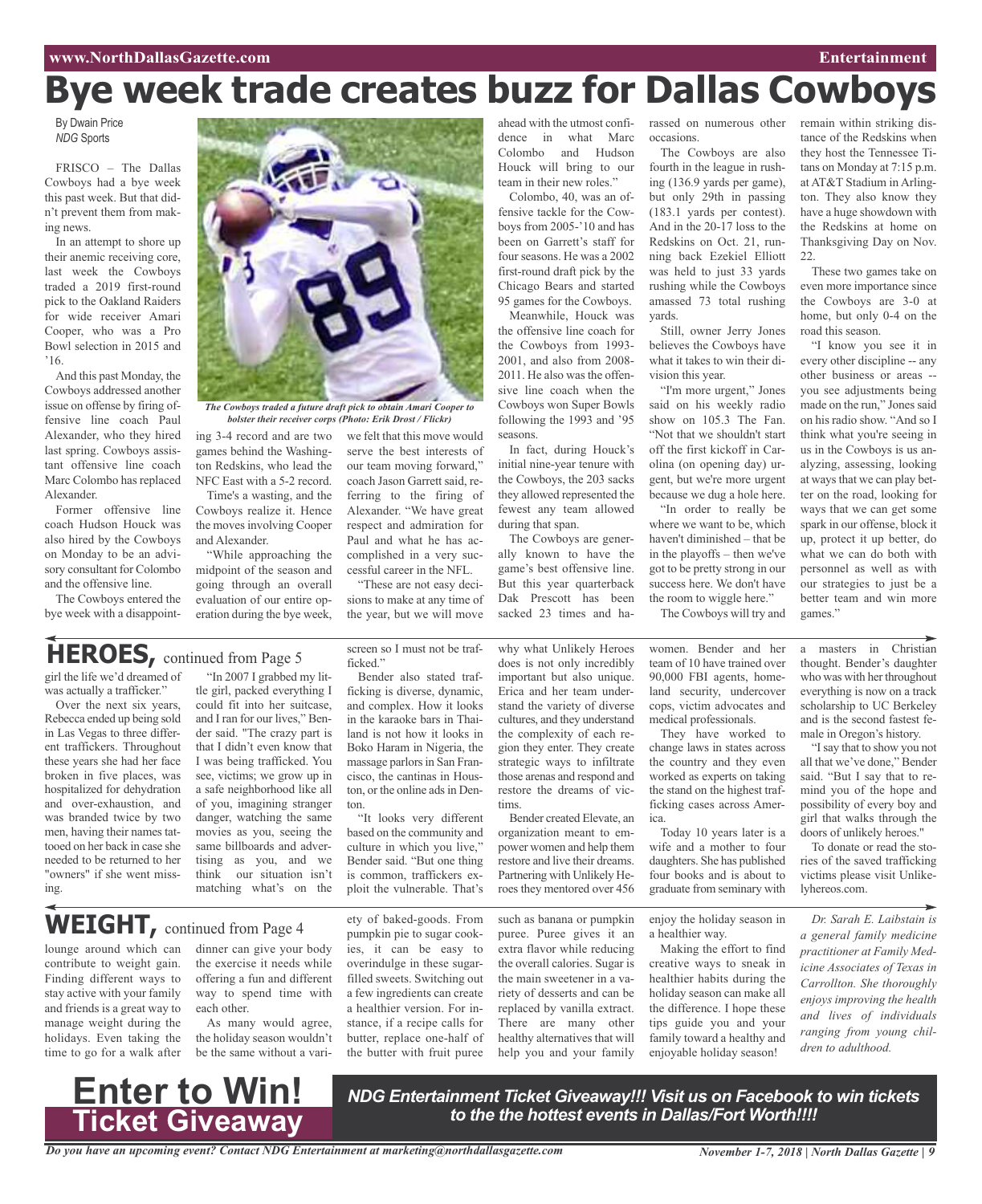### **Legends of Hip Hop, Jazz and more available in Dallas this week**

By Tiffany Gilbert *NDG* Entertainment

#### **Thursday Jazz Jam Ses-**

**sion** on Nov. 1 at Quill from  $7$  p.m. to  $10$  p.m. – every Thursday for their weekly Jazz Jam Session hosted by the NM Jazztet! Free aperitivo from 5-7 p.m. Bring your instrument and sit in with the band or sit back, sip a cocktail, and enjoy the performance! Admission is

It's beginning to look a lot like Christmas! From November 9 to December 31, the Dallas Arboretum and Botanical Garden welcomes the community to enjoy Holiday at the Arboretum, presented by Reliant. Stroll through the garden and see the Victorian-style gazebos come to life, featuring each scene from the traditional carol, The 12 Days of Christmas. Each gazebo features movement to depict the different beloved

Oak Lawn Ave, Ste 100 in Dallas.

**New York Knicks at Dallas Mavericks** on Nov. 2 at American Airlines Center at 7:30 p.m. Come out for a good game and good times. Tickets at Mavs.com.

**Legends of Hip Hop** are performing Friday, Nov. 2 at 8 p.m. with Juvenile,

free. Quill is located at 1628 Scarface, 8Ball & MJG, Too \$hort, DJ Quick and Bun B scheduled to perform. The show is at the Verizon Theatre- Grand Prairie.

> This is the last weekend for **Little Shop of Horrors** at the North Texas Performing Arts – Plano located at 6121 W Park Blvd, Ste. B216 (Chapel Hill entrance, 2nd floor) in Plano.

The deviously delicious Broadway and Hollywood sci-fi smash musical, has devoured the hearts of theatre goers for over 30 years. This foul-mouthed, R&Bsinging carnivore promises unending fame and fortune to the down and out Krelborn as long as he keeps feeding it, BLOOD. Over time, though, Seymour discovers Audrey II's out of this world origins and intent

towards global domination!

Halloween may be over but you can still enjoy a screaming good time through the weekend at the **Cutting Edge**. Located in an abandoned meatpacking plant, Cutting Edge has consistently been ranked one of the largest haunted houses in the country, as well as one of the most terrifying. The unnervingly realistic setup combines live actors with lifelike mannequins and special effects.

Tickets can be purchased at the door with cash only, or online with a credit card. General admission tickets are \$34.99-\$44.99 and fast passes are \$54.99. Parking is \$10-\$15. More info available at CuttingEdge-HauntedHouse.com.



characters such as the Three French Hens, Twelve Drummers Drumming and

Seven Swans a Swimming, to name a few. The garden will reopen

for extended hours Wednesday through Sunday from 6- 9 p.m. Enjoy more than 500,000 lights throughout the Arboretum, trimming the historic homes and featuring a 30-foot-tall spruce tree in the center of the property. The DeGolyer House features "The Artistry of the Nativity." The house is open daily during garden daytime hours and on Wednesday nights.

The exhibition in the his-

toric DeGolyer House returns with "The Artistry of the Nativity," with 500 crèches from over 50 countries representing so many cultures from around the world.

In addition to the Ray Harrington and the Joe Christian collections, which the Arboretum owns, the private collections of Joyce and Larry Lacerte, Lydia and Dan Novakov, and a life-size crèche from Mary and Mike Terry, will also be

on display. This is a unique opportunity to see these crèches as they have never been on public display before.

Each of the 500 crèches are made out of unique materials including cork, Waterford crystal, horns, seeds, corn husk, glass, adobe, paper-mache, wood and coconut shells. In addition to the crèches, every room in the DeGolyer House will be elaborately decorated in holiday décor.

# A re-newed focus: you.

New customers can qualify for a <sup>\$500</sup> bonus,<sup>\*</sup> and get access to our team of personal bankers who are there to help you with your banking needs.

In pader to qualify, you must be a new Wells Farge customer and:

- . Open a new consumer checking account with a minimum deposit of \$25, and within 150 days. set up and receive at least 3 consecutive monthly direct deposits of \$500 or more a month, and
- · Open a new consumer savings account with a minimum deposit of \$25, and within 10 days. deposit at least \$25,000 in new money, and maintain a balance of at least \$25,000 for 90 days
- This limited-time offer expires November 16, 2018. Visit a participating\* Wells Fargo branch and talk to a banker today!

Your bonus will be deposited into your new comunser checking account within 45 days after eligibility and gualifications are met.

Established 1852 Re-Established 2018

Find a branch near you: wellsfargo.com/locator



#### Second of this as to been about this offer.

The strain through the strain in the strain in the strain in the strain in the strain in the strain in the strain in the strain in the strain in the strain in the strain in the strain in the strain in the strain in the st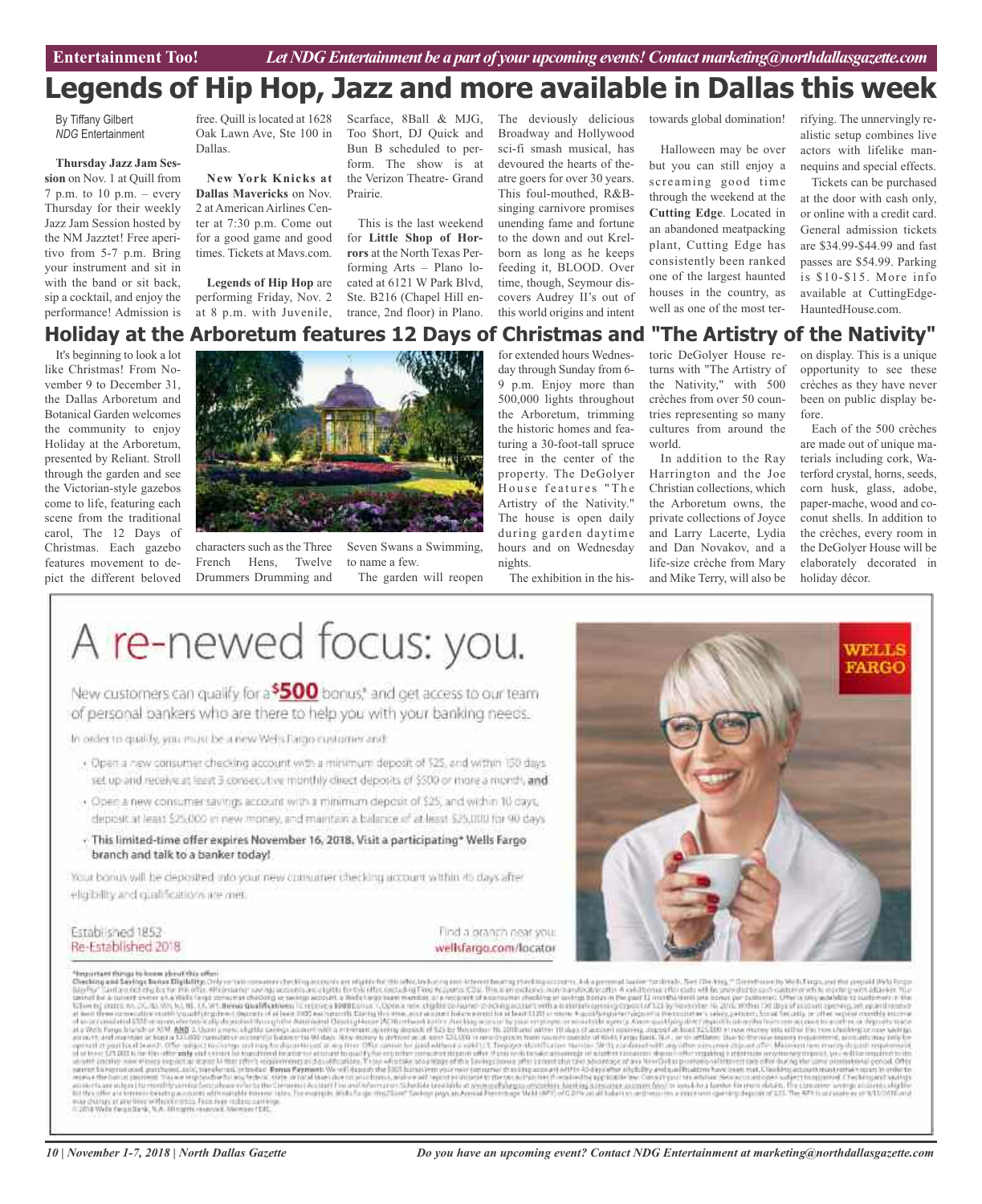# **The state of lending in communities of color** Over 53 million consumers unbanked or underbanked, CRA at risk after 41 Years

#### By Charlene Crowell

One of the most reliable measures of a community's economic vitality is convenient access to full-service banking. Regardless of whether a community is urban, suburban or rural, both consumers and local businesses rely on brick and mortar bank branches for a wide array of products and services.

New research that measures how well banks serve communities found that America's access to banking expanded from 2015 to 2017 – except when it comes to more than 53 million Black and Latinix consumers or others with low incomes or less education.

In summarizing its new survey findings on banking activity during the past 12 months, the Federal Deposit Insurance Corporation (FDIC) noted that one in five U.S. households - 22.7 million -- did not use mainstream credit and that "Black and Hispanic households at every income level evaluated in the survey were more likely to be in this condition than white households."

"The good news is that our nation's banking system is serving more Americans



than ever before," said FDIC Chairman Jelena McWilliams. "The bad news is that even as the overall number of people who are unbanked has declined, 8.4 million households continue to lack a banking relationship."

McWilliams' statement did not directly address how FDIC found that another 48.9 million adults are underbanked. The difference is important.

Underbanked consumers are those who have a bank account but also turn to alternative fringe financial services like payday and auto loans or check cashing services. By comparison, unbanked consumers are those who have no relationship with mainstream banking at all.

Even more importantly,

### **RACES,** continued from Page <sup>1</sup>

leviate so many problems."

Educator Joanna Cattanach, running against District 108's current State Representative Republican Morgan Meyer, has stressed the need to improve school funding across the state as well – deeming the issue the most likely factor voters will weigh when determining who to send to Austin next year. Both Cattanach and Johnson have called for universal pre-k, in addition to criticizing their Republican opponents for supporting controversial laws like SB4 and the bathroom bill. In addition to changes in policy, Cattanach has stressed the need to change the culture at

the Capitol and has criticized her opponent for failing to do so.

"This district has never had a woman in this seat," Cattanach told the *North Dallas Gazette*. "(The State House) is dominated by male representatives, and their behavior in the State House has included telling women on the House floor that they need to smile more...

"We need people inAustin who are going to, not just represent women," she continued, "but be a voice for women."

In addition to criticizing reported harassment on the State House floor, Cattanach has also accused the Meyer

how the nation has a nagging, two-tiered system when it comes to financial services: one that serves white consumers at a growing rate; but leaves behind consumers of color, regardless of income.

FDIC's new survey proves

Despite this deplorable data, another federal financial agency, the Office of the Comptroller of the Currency (OCC) awards banks and other depository institutions a 93 percent satisfactory or higher rating when it comes to the Community Reinvestment Act (CRA). Although OCC supervises about 20 percent of the nation's banks, these institutions comprise approximately 70 percent of total bank assets.

This year CRA turned 41 years old, having been enacted in October 1977 by

ing period.

campaign of intimidation tactics during the early voteastern sector of District 108 and the district's Hispanic and LGBT populations. "(Meyer) has done so little

touch."

will get there.

"We are actively, in my opinion, being intimidated at the polls by Mr. Meyer's volunteers," said Cattanach. She cites an instance when of her volunteers was "made" to pray with a representative from her opponent's campaign. She also claims the sheer size of Meyer's volunteers participating in poll greeting is intended to intimidate her potential supporters voting early.

The candidate's critiques of the Meyer campaign extend to his lack of willingness to debate over the course of the campaign and the accusation that he is "completely ignoring" the

torical redlining practices that for succeeding generations denied credit to Black America and/or low-income communities. With a new federal assurance, CRA was to hold banks,

President Jimmy Carter. The law meant to end his-

credit unions and other depository institutions accountable for local credit lock outs and other discriminatory practices.

Here's a question to ponder: How can two federal financial regulators reach such different findings on the state of access to banking and credit for Black America?

It's a question that deserves an answer. And fortunately, advocates at both the state and national levels are speaking up. November 15 is the deadline for public comment to OCC on how CRA's regulatory framework should be reformed.

Of key concern to OCC is a proposal named "one ratio" that would reduce the current CRA evaluation into a mathematical formula. Among consumer advocates representing different areas of the country view this proposal as a way to water down current procedures that consider key criteria such as geographic avail-

for so long," stated Cattanach. "Morgan is silent … Morgan is out of

While each candidate is taking a different approach in tone and focus, both are relying on a Democratic swing in this midterm year to help carry them over the finish line; and with Election Day less than a week away, North Texas voters still have the opportunity to decide whether or not they

Early voting began on Oct. 22 and runs through Nov. 2. Election Day is Nov. 6.

ability, borrower profiles, different classifications of lending like mortgages, small businesses and more. Cathy Hinko, Executive

Director of Louisville's Metropolitan Housing Coalition filed comments with OCC, citing how Black neighborhoods are already underserved.

"To ease bank anxiety about unclear aspects of CRA, communications among the federal agencies, banks, and community groups could be improved," wrote Hinko. "However, easing bank anxiety via the one ratio and diminishing the importance of branches, assessment areas, and public input will decrease lending and access to banking in the communities that need it the most."

"The OCC asks whether CRA consideration should be broadened for additional activities and populations. Industry trade associations have been advocating for CRA consideration for projects that have broad benefits such as financing hospitals that are not necessarily located in low- and moderateincome neighborhoods," said the Buffalo-based Belmont Housing Resources for Western New York. "However, the OCC must be reminded that the original purpose of CRA was to combat redlining in lowand moderate-income neighborhoods."

**Market Place**

In Dallas, Diane Ragsdale, founder of the South Dallas Fair Park Inner City Community Development Corporation (ICDC) and a former Dallas Deputy Mayor Pro Tempore, also commented to OCC, "CRA ratings must be reformed so the pass rate is no longer 93 percent …Lending and access to banking for people and communities of color must be considered on CRA exams. Mortgage company affiliates of banks must be included on CRA exams."

"No bank that engages in illegal discrimination and/or harmful consumer activities should receive a positive CRA rating," noted William R. Tisdale, President and CEO of the Milwaukee Fair Housing Council. "We must not slow the progress that has been made. We need to enhance CRA, not weaken it!"

*Charlene Crowell is the Communications Deputy Director with the Center for Responsible Lending. She can be reached at Charlene.crowell@responsiblelending.org.*

## **CASH TODAY!!!** Fair Price Offer For Oil and/or Gas Royalty Small "NET" Revenue Interest **No Matter How Small** Fax Information To: 972-509-9058 Call: 972-432-5219 (Leave Message)

Email: inquiries1909@gmail.com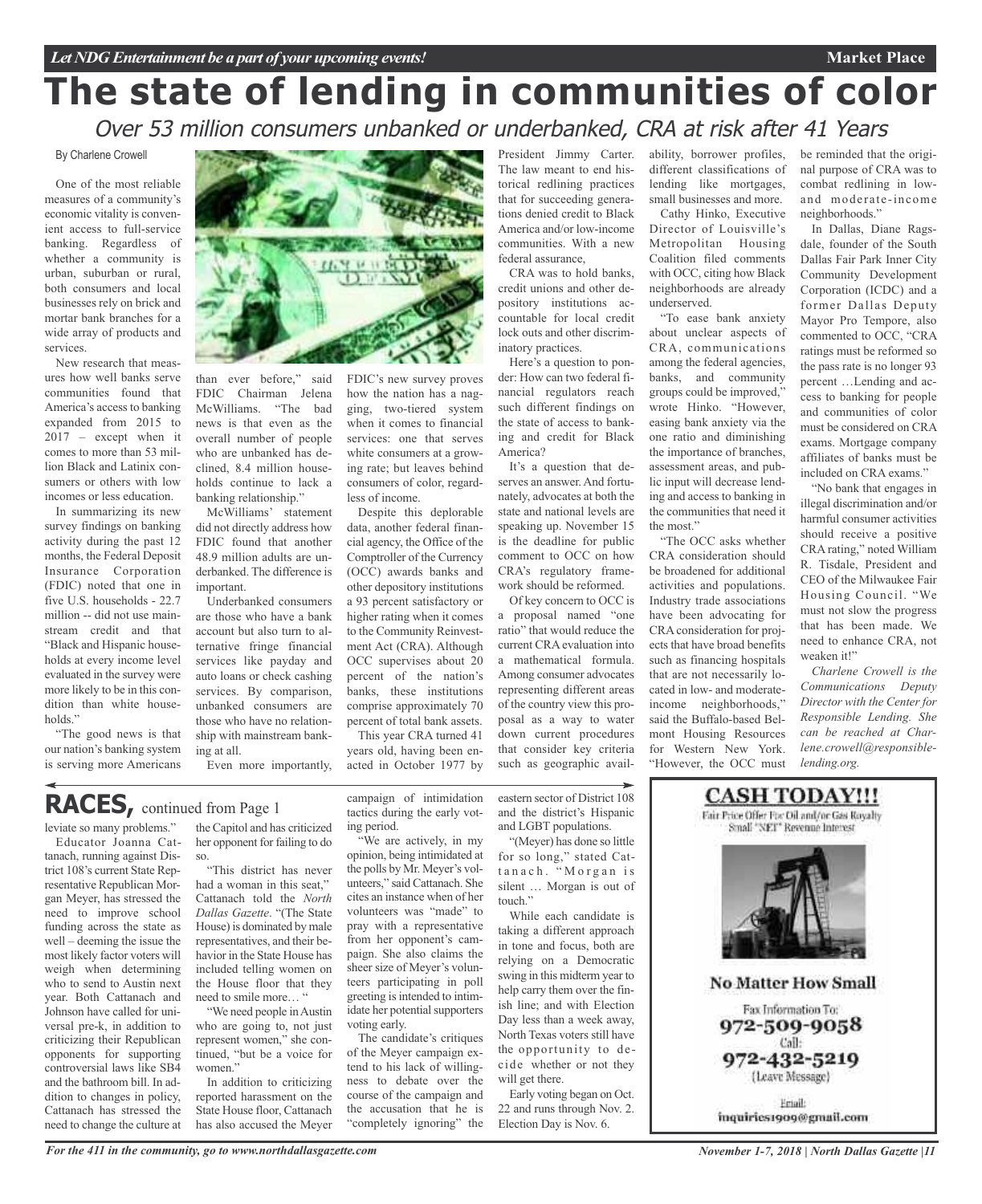# **PepsiCo and Frito-Lay launch Southern Dallas Thrives**

PepsiCo's Frito-Lay North America, along with the PepsiCo Foundation, PepsiCo's Food for Good nutrition team and United Way of Metropolitan Dallas, recently announced the launch of a focused community initiative to help make meaningful improvements in the lives of Southern Dallas citizens – Southern Dallas Thrives.

Southern Dallas Thrives aims to increase the quality of preschool education in Southern Dallas communities, provide families with nutritious meals and prepare high school students with the career and college preparation they need to succeed – all while giving unemployed parents access to childcare they need to enter and participate in the work-

force.

In addition, the PepsiCo Foundation will provide a \$600,000 grant over three years to United Way of Metropolitan Dallas. The grant will increase the quality of child care in Southern Dallas as well as provide additional childcare facilities over time. This will give mothers a chance to enter the workforce and lay the foundation for a lifelong love of learning.

"Frito-Lay and PepsiCo are committed to the success of the community we call home," said Vivek Sankaran, president, chief operating officer, Frito-Lay North America. "While Southern Dallas is a part of our city that faces significant challenges, there is a strength and drive to suc-

ceed there. By providing support for this special place, we believe we can strengthen our entire community and help all of our neighbors thrive."

Today, the unemployment rate in Southern Dallas is more than triple that of the Dallas-Ft. Worth average and nearly 30 percent of residents there live in poverty. More than 90 percent of Southern Dallas students are disadvantaged and over 45 percent of children not kindergarten-ready.

Within the next three to five years, the Southern Dallas Thrives initiative aims to:

• Serve 1 million meals through Food for Good, PepsiCo's signature nutrition operation that has already delivered 80 million servings of nutritious foods to

low-income families in 19 U.S. communities since 2009 • Increase kindergarten readiness by 10 percent by providing volunteers to early

childhood centers in Southern Dallas, and improve the quality and accessibility of childcare to working mothers • Provide 200 mothers the

opportunity to work through partnering with United Way agencies that target unemployed moms and provide mentorship, engagement activities, career access and funding support for daycare

• Help 85 percent of South Oak Cliff High School students graduate college or prepare to be career-ready through tutoring and mentoring efforts at South Oak

Cliff Collegiate Academy, located in Southern Dallas

"We are exceedingly proud to partner with Frito-Lay and the PepsiCo Foundation in effectively bridging the opportunity gap in our city's southern sector," said Jennifer Sampson, Mc-Dermott-Templeton president, chief executive officer, United Way of Metropolitan Dallas. "Together, we are committed to equipping and empowering all of our community's children and their families with access to quality education and stable jobs so they can lead healthy, productive and hope-filled lives."

With the announcement, PepsiCo and Frito-Lay are encouraging local employees and the broader Dallas-Fort Worth community to volunteer and donate to SouthernDallasThrives.com.

### **Paid Internship opportunity for writers, college students in the Dallas Area**

The *North Dallas Gazette* has an internship

position available. The goal is to provide students and aspiring writers an opportunity to gain published clips, experience and professional feedback. The position is for up



# **Essence Girls United kicked off**

VOTE #1 on the Ballot

**BRANDON J. VANCE** 

Dallas City Council - District 4

Election Day: November 6, 2018 Early Voting: Oct 22 - Nov 2

District 4 **Better Together** Pol of gost he Brackin 2. Passa Companie, 2004 N. Hondon, Treasured

W.BRANDONJVANCE.COM

 $N$  E W Y O R K ESSENCE debuts ESSENCE Girls United, a new initiative designed to inspire young Black women through a yearlong mentorship program, as well as an interactive digital/social content hub that will convey the core principles of leadership and selflove.

ESSENCE Girls United demonstrates the brand's mission to serve its multigenerational audience globally as a 100 percent Black-owned company across its platforms through content, culture and community.

With its focus on mentoring young girls, this multiplatform program will feature year-round video, digital and social content that will focus on core pillars, including: "Owning Your Power," "Presenting with Confidence," "Developing Brand You," "FindingYour Voice," "Making a Difference In Your Community," "Life Skills 101," and "Self-Love." The initiative will also feature workshops and conversations with thought leaders, a social network directory for girls to interact with each other, a mentorship program, a leadership development "tool kit," events such as the up-

coming ESSENCE Girls United Summit and much more.

As part of the initiative, ESSENCE and Ulta Beauty will join forces to co-produce ESSENCE Girls United: Beautiful Possibilities. This exciting six-part web series

will use digital and social content to create a deeper connection with young Black women. The web series will include a search to discover six young women who will then embark on a journey to discover their personal potential and elevate their entrepreneurial spirit all within the beauty industry.

For more on ESSENCE Girls United visit ESSENCE.com/GirlsUnited, pick up the November issue of ESSENCE or join the conversation on social @Essence #ESSENCEGirlsUnited.

**Send resume and writing samples to: businessoffice@northdallasgazette.com**

to 20 hours a week at \$8.00 per hour. Applicants must have reliable transportation.

**JULIE JOH** for TEXAS STATE REPRESENTATIVE **Democrat for State House 115** Addison, Carrollton, Coppell,

Farmers Branch, Irving



Vote for criminal justice reform, healthcare for all, and to protect our schools.

**Early Vote: Oct. 22 - Nov. 2 Election Day: Tuesday, Nov. 6 www.juliejohnsonfortexas.com** Pol. Adv. paid for by Julie Johnson for Texas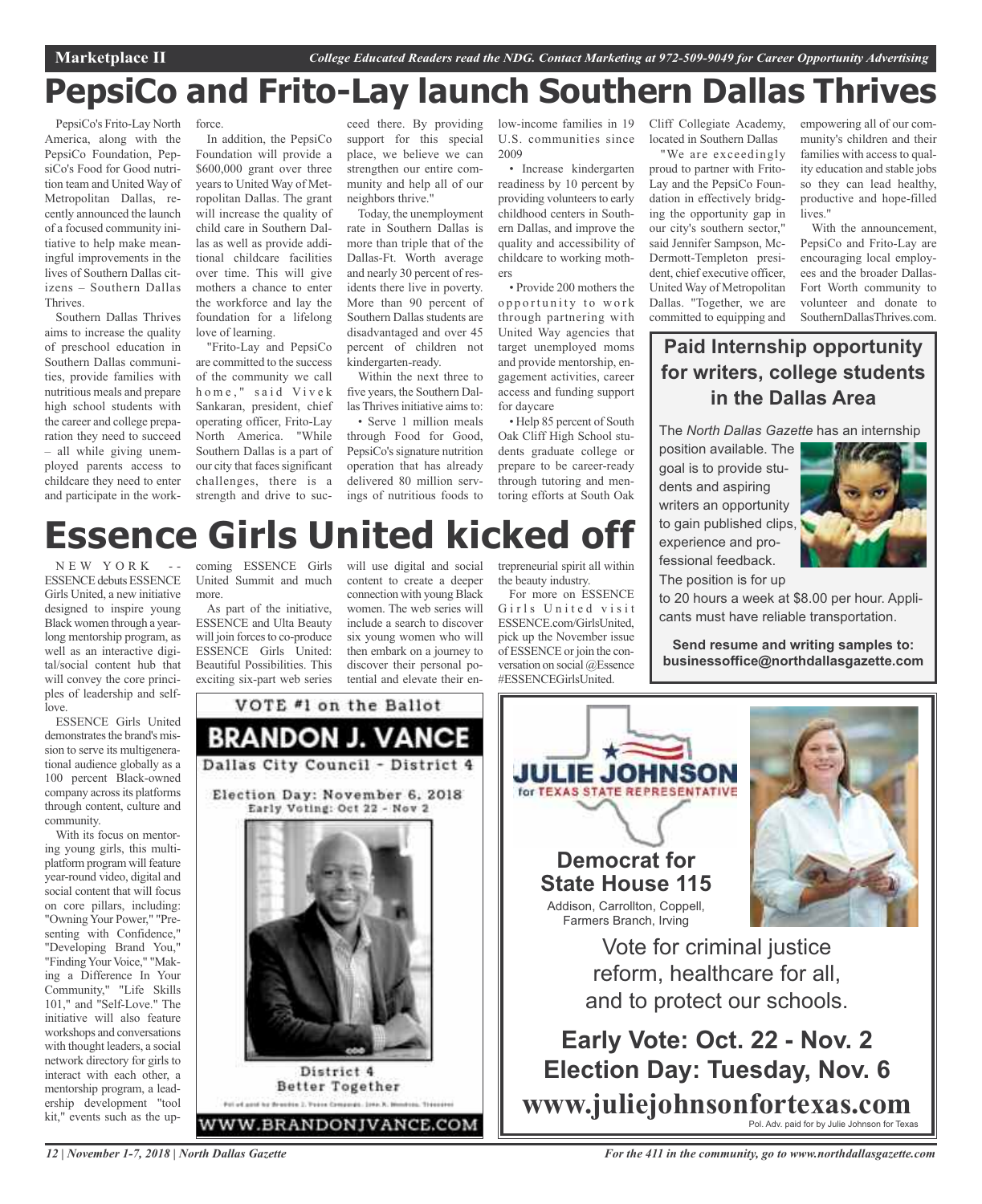### loyalty by following up to **Upcoming DFW area job fairs**

### **Nov. 2 Hiring Event**

Bed Bath and Beyond will hold a hiring event on Nov. 2 from 10 a.m. to 3 p.m. at 2900 S Valley Pkwy, in Lewisville. They will be looking for a seasonal associates and will last approximately until the end of December. No experience will be needed. General Requirements And Core Competencies Include

• Must be willing and able to work all scheduled shifts

• Must be able to frequently stand, walk, push, pull, squat, bend and reach

• Must successfully pass a background check and pre-employment drug test • Must work with Safety

in mind at all times • Efficiently and accu-

rately receive, select prepare and ship orders based on customer specifications. Perform departmental functions to meet overall productivity metrics for the facility. Must be able to work independently and within a team. Provide excellent customer service to internal and external customers. Use available technology and tools (i.e. RF Scanner, Computer applications, etc.) to be proficient in facility processes. Efficiently and accurately troubleshoot problems and escalate appropriately. Share knowledge with other associates. Salary starts at \$11.50 to

\$13.33 per hour.

**Nov. 2 TRC Dallas Job Fair**

The TRC Dallas Job Fair will be held on Nov 2 from 10 a.m. to 2 p.m. at 4100 Alpha Road, Suite 214, in Dallas. They are hiring 50+ Agents for an inbound call center in Downtown Dallas. Training classes start November 5th and November 12th. TRC is looking for experienced phone, email, and Echat Agents. This position provides a dependable schedule that you can choose from three various shift times.



### **Nov. 8 Sales Associate Hiring Event**

The Sales Associate Hiring Event will be held on Nov. 8 from 8 a.m. to 1 p.m. at AutoNation Chevrolet, in North Richland Hills. The Sales Associate interacts with hundreds of customers to help guide them in their vehicle purchase the company's no-haggle sales environment. With your outstanding communication and listening skills, you'll help our customers select their perfect vehicle, negotiate terms that ensure payment options meet their lifestyles, budgets, and expectations and close the deal. Our Sales Associates provide an exceptional customer experience, driving

ensure customer satisfaction and helping transition customers to the Service department to support their ownership experience. Take advantage of stability. Earn a base salary of \$2,500 per month for three months while training. After training, earn \$2,000 per month, or a similar hourly rate, plus bonuses based on each vehicle sold, vehicle purchased, your longevity with the company and more.

To apply, send your resume to figueroae2@autonation.com.

### **Nov. 8 RWY 2018 Hiring Event**

The RWY 2018 Hiring Event will be held on Nov. 8 from 10 a.m. to 2 p.m. at Gilley's in Dallas. The Texas Workforce Commission will host the seventh annual statewide Hiring Red, White and You in cooperation with the 28 Local

Boards, the Texas Veterans Commission, the Texas Medical Center, and Governor Greg Abbott. This event will connect Texas veterans and their spouses with Texas employers that value the experience, discipline, and other exceptional qualities inherent in a military background. For more information visit https://twc.texas.gov/hiringred-white-you.

**Nov. 12**

**Warehouse - General Labor - Job Fair** The Warehouse - General Labor - Job Fair will be held on Nov. 12 from 9 a.m. to 1 p.m. at 2100 North Highway 360, Suite #102, in Grand Prairie. You will need to visit their office and fill out an application taking only 15 minutes. They will then evaluate your skills, match you to a position and schedule a time for you to return to their office with

Workforce Development two forms of ID for an orientation. They will be looking for the following positions: order selectors, ride on electric pallet jack, loaders/unloaders, forklift operators, reach truck operators, shipping/receiving clerks,

inventory control, office clerical, kitchen staff, and custodial.

Full-time and seasonal positions are available. For more information, you can contact the office at (972)426-8005.

**TISEO PAVING COMPANY** 

419 E. Hwy. 80, Mesquite, TX 75150 Tel: (972) 289-0723 Fax (972) 216-5637 www.tiseopaving.com

Performing Concrete Street Paving in the Metroplex Area We Accept Subcontracting Bids For All Public Works Projects in the Dallas Area. We Are Accepting Applications for Concrete Mixer Drivers and Heavy Equip-

ment Mechanics

**Equal Opportunity Employer** 



*For the 411 in the community, go to www.northdallasgazette.com*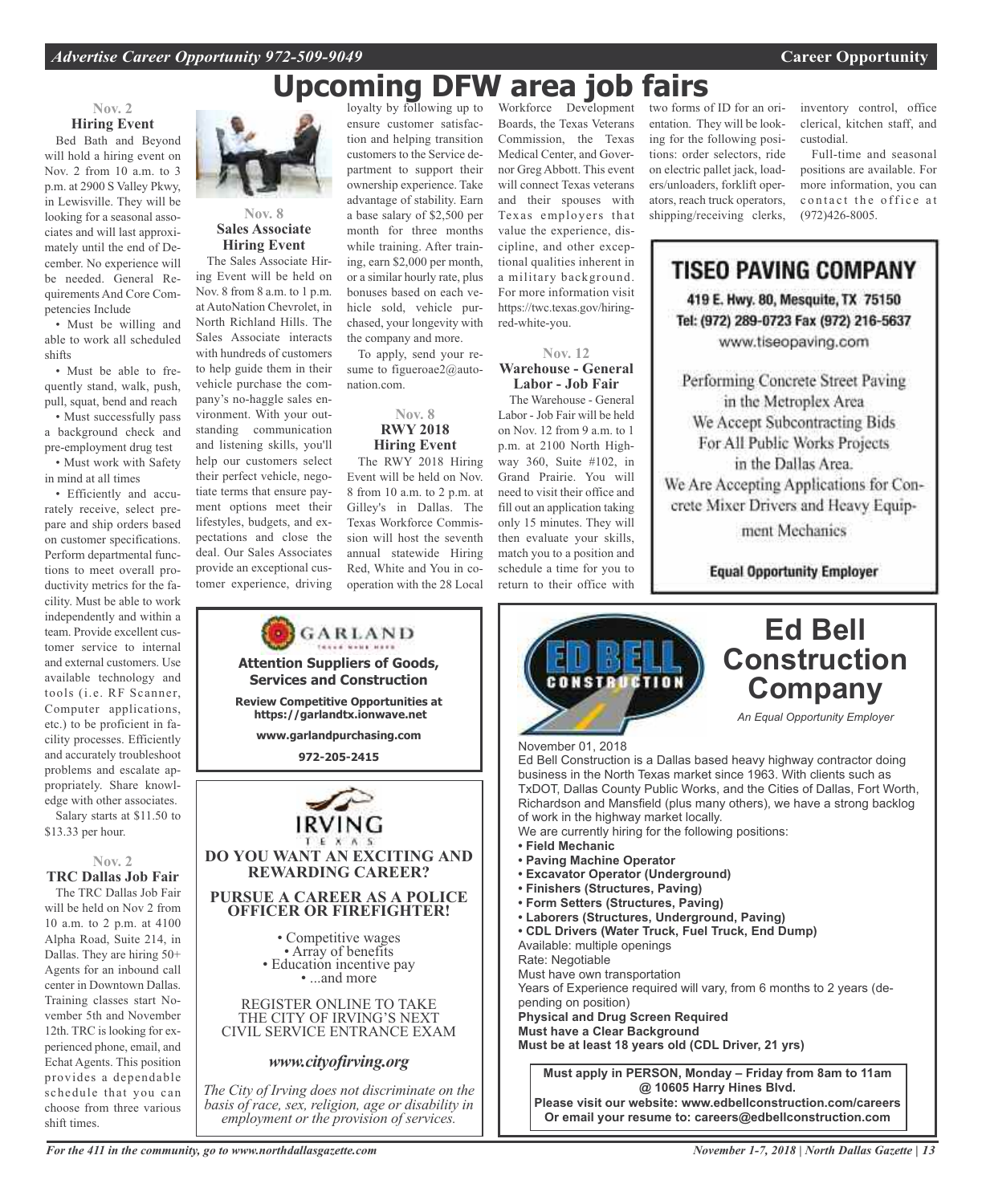### **Church Happenings www.NorthDallasGazette.com**

#### **BETHEL BIBLE FELLOWSHIP, CARROLLTON (A PLACE TO BELONG)**

*NOTICE: Pastor Woodson serves the community by providing "Professional Therapy and Counseling Services" on a "Sliding Fee" scale. To schedule an appointment call the Pastoral Counseling Center at 972-526-4525 or email the church at www.bethelbiblefelloswhip.org*

Discover Hope and Help for daily living; and, you don't have to be a member to come. The Connect-2-Reflect (C2R) meetings are held in comfortable and relaxed homes, one in Carrollton and one in Plano, refreshments are served. Call the church for details.

### **November 4, 9:45 a.m.**

Join us in our quiet time "Prayer and Meditation" at 9:45 am. You will be blessed and inspired. You don't want to miss this as we celebrate service to God, our community and all mankind.

### **November 7, 7 p.m.**

Join us in Wednesday's Prayer and Bible Study Class with Senior Pastor Woodson, Pastor Larry Gardner, and others conducting a new book study with "Boundaries" when to say yes or how to say no by Dr. Henry Cloud and Dr. John Townsend, with supporting chapters and verses. Spiritual maturity is God's desire for you; it's Time to Grow in the Word of God.

Dr. Terrance Woodson, Senior Pastor 1944 E. Hebron Parkway Carrollton, TX 75007 972-492-4300 www.bethelbiblefellowship.org

 $\mathcal{L}_\text{max}$  and  $\mathcal{L}_\text{max}$  and  $\mathcal{L}_\text{max}$ 

#### **FELLOWSHIP CHRISTIAN CENTER CHURCH IN ALLEN "THE SHIP"**

**November 4, 9 a.m.** Join us in our Sunday Morning Services as we praise and worship God in the Joycie Turner Fellowship Hall, followed by our Worship Services; and bring someone with you, you will

be blessed. It's for God's glory and honor.

#### **November 7**

Join us in our Wednesday's 12 Noon-Day Live, Prayer and Bible Study class and/or our Wednesday Night Live, Prayer and Bible Study at 7 p.m. to learn more about God's Word. Be encouraged by God's plan for your maturity and His glory; and most of all; be prepared to grow.

Dr. W. L. Stafford, Sr., Ed. D. Senior Pastor 2450 K Avenue #300 Plano, TX 75074 972-379-3287 www.theship3c.org

#### **INSPIRING BODY OF CHRIST CHURCH, Let's Go Fishing! MATTHEW 4:19**

 $\mathcal{L}_\text{max}$  , which is a set of the set of the set of the set of the set of the set of the set of the set of the set of the set of the set of the set of the set of the set of the set of the set of the set of the set of

**November 2, 7 p.m.** All men are invited to Men's Ministry meeting each Friday night at 7 p.m., (IBOC promotes proactive male leadership.)

**November 4, 10 a.m.** Join us for #THEWHITE-OUT and Communion. Women are asked to wear white every first Sunday of each month. Also, at 2 p.m. you are welcome for our Women's fellowship.

**November 5, 7 p.m.** You are invited to Monday School to see what God has to say to us.

Pastor Rickie Rush 7701 S Westmoreland Road Dallas, TX 75237 972-372-4262 www.Ibocchurch.org  $\overline{\phantom{a}}$  , and the set of the set of the set of the set of the set of the set of the set of the set of the set of the set of the set of the set of the set of the set of the set of the set of the set of the set of the s

#### **MT. OLIVE CHURCH OF PLANO (MOCOP) (Uniting the Body of Christ Among Nations)**

**November 4, 10 a.m.** Join us for Morning Worship Service as we praise and worship God for His Honor and His glory. Don't forget to comeback at 7 p.m. for our Brazilian Church.

**November 7, 7 p.m.** You're invited to our Wednesday's Bible Study class; you will learn what God has to say to us. Come



### **Cemetary Space Broker will make you offer on your cemetery plot**



• Inherited plot and can't sell it? • Bought plot years ago and your plans have changed? • Singles space or Side by Side spaces is okay. We will make you a "cash offer" on your cemetery plot today! If you get voice mail-leave message phone number and information on cemetery space. We will get back to you

**Call Us Today!!!!!!!! 972.432.5219**

to be encouraged by God's plan for your spiritual growth and His glory.

Dr. Sam Fenceroy, PhD Senior Pastor and Pastor Gloria Fenceroy 300 Chisholm Place Plano, TX 75075 972-633-5511 www.mocop.org

#### **SHILOH MBC IN PLANO (WHERE COMMUNITY BECOMES FAMILY)**

 $\mathcal{L}$  , and the set of the set of the set of the set of the set of the set of the set of the set of the set of the set of the set of the set of the set of the set of the set of the set of the set of the set of the set

Come and connect to God through Shiloh; grow in Christ through the study of God's Word; and Serve God through service to each other and to the world. John 12:26.

#### **November 4**

You are invited to join us for our Morning Worship Services in our 8 am and/or our 11 am Worship Serv-See CHURCH, Page 15



NDG now has a "Special Advertising Package" for churches and non-profit organizations that need to let the community know about your Special Event.

### Opportunity You Can Measure...

### **Church Events**

- Church Anniversary
- Pastor's Anniversary
- Women's Day
- Men's Day

### **Non-Profit Org. Events**

- Fundraisers
- (Concerts)
- Special Events
- (Personal or Community)

### Special Rate \$199

(Black & White, per insertion) Ad size - 4.905"x 6"(Quarter Page, B&W) (NOTE: Color Ad \$75 extra per inserion) Production disclaimer - NDG ad meake-ready is not included in promotion. Layout/production of "copy ready"ad will be a nominal extra cost. E-mail ad copy to: Marketing@NorthDallasGazette.com or call our Marketing Department today! 972-509-9049



### *For the 411 in the community, go to www.northdallasgazette.com*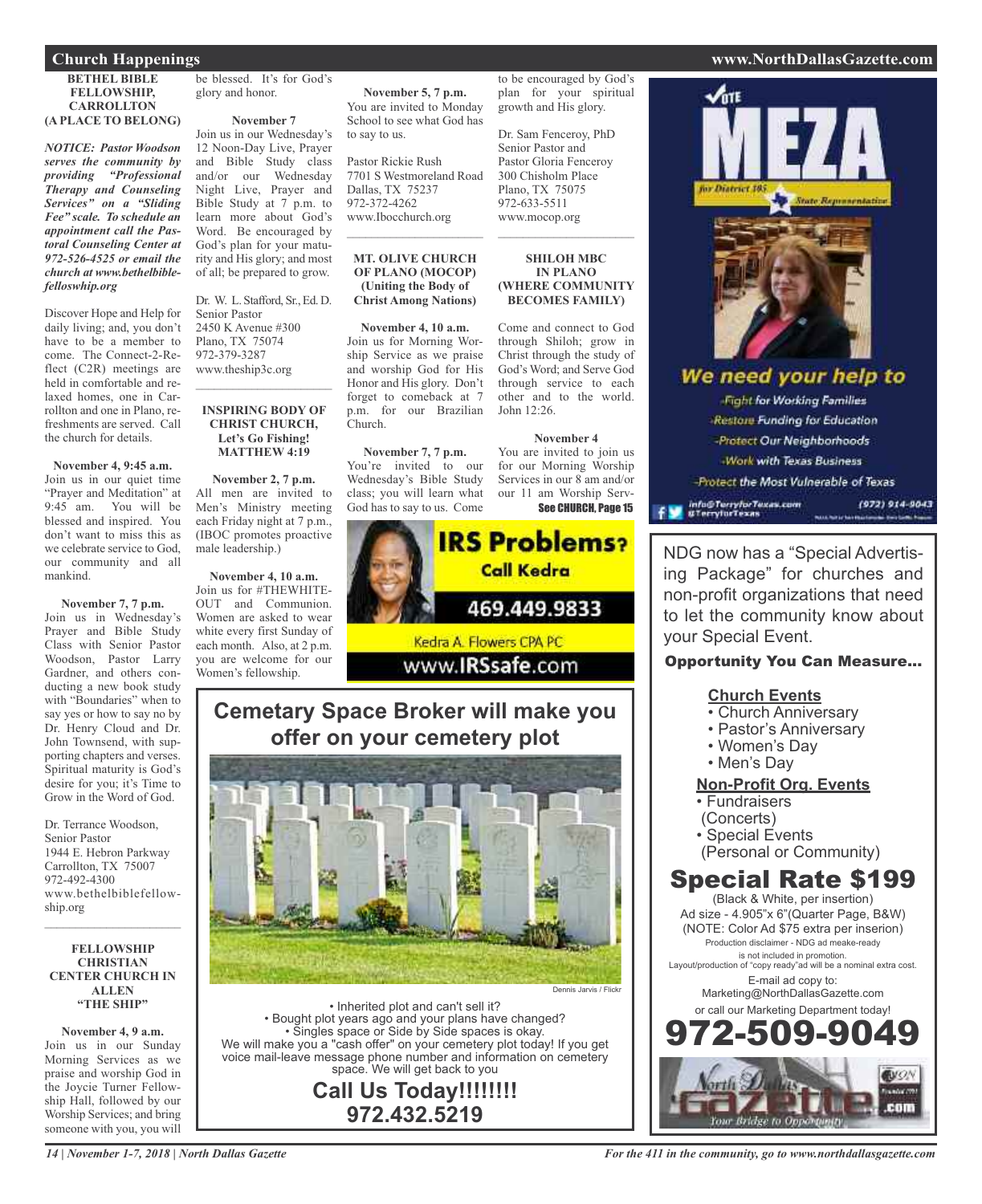# **Wrong kind of leadership**



*Send email to: businessoffice@ northdallasgazette.com to sign up for Sister Tarpley's weekly electronic newsletter.*

*NOTE: Don't forget tomorrow is the last date to vote in Early Voting for the Midterm Elections, and the final voting is November 6th, you must vote in your regular polling place only on November 6th.*

*"When Herod realized that he had been outwitted by the Magi, he wasfurious, and he gave orders to kill all the boys in Bethlehem and its vicinity who were two years old and under, in accordance with the time he had learned from the Magi"* (**Matthews 2:16-17**).

Any leader who is not secure in God will be insecure in their leadership actions. King Herod was such a leader. He feared the loss of power and had to control



ices. Sunday School will start at 8:30 a.m. We would love to have you at all our worship services.

### **November 7**

You are welcome to our Wednesday's Bible Study to learn more about God's Word. Come and be encouraged by God's plan for your maturity and growth; it's all for His glory and His honor. We are, "Growing in Christ through the study of His Word."

**November 11, 10 a.m.** You are welcome to our 134th Church Anniversary. There will be only one combined service at 10 a.m.

Our church ministries offer opportunities for motivation and growth; join us and see. Be blessed of the Lord.

Dr. Isaiah Joshua, Jr. Senior Pastor 920 E. 14th Street Plano, TX 75074 972-423-6695 www.smbcplano.org

every aspect of the people he was ruling. When Herod heard about Jesus' coming birth, his insecurity became out of control and led him to making life-threatening decisions for those in Jerusalem and Bethlehem.

Such a leader has deepseated control issues rooted in the fear of loss of power, money and prestige. This also led to lying to protect his kingdom. When the wise men told Herod about the coming Messiah, Herod told them he wanted to know when He was born in order to worship him. He had no such plans. He wanted to kill Jesus.

Herod told the wise men to report back to him when the child was born. The wise men were divinely warned not to return to Jerusalem and report back to Herod. When Herod discovered this, he became furious and issued the edict to kill every child under two years old in Bethlehem and the surrounding districts.

Whenever a leader has deep-seated control issues

Founded 1884

surface repeatedly when placed under stress. Arguments, manipulation of others, and confrontation with subordinates usually follows. However, a leader who has yielded his life and his work to God can relinquish outcomes to the Lord and let God change things that may go astray. Asecure leader realizes God is the source of His power and leadership and he does not need to fear

rooted in fear, their actions

others who may demonstrate leadership qualities. Instead, they are able to affirm them for the sake of the organization.

Pray that God makes leaders for the United States of America who is secure in their position that wants to serve in a position when our Midterm elections are over with November 7th.

Then thank God for caring so much about His creation that He sent His Holy Spirit



*Sister Tarpley has found a place to get good fried catfish, newly opened Savannah's Chicken and Fish Restaurant, across from Turner High School on Josey Lane and Fyke Road, Co-Owners, Norris Neal, Sr. and Carole Jones*



needs or so much heartache that most Christians just do not know how to pray.

Please pray about our Midterm Elections, God knows our hearts and He knows our needs; offer words of praise and thanksgiving and trust Him to always be there, in Name of Jesus.

North Dallas Gazette takes a moment to reflect on the past with **Historical Perspectives from Sister Tarpley** Hear what it was like growing up in <sup>a</sup> very different Dallas when Booker T. Washington was <sup>a</sup> black school. Sister Tarpley graduated frm there and went on to college and later became <sup>a</sup> city councilmember in Carrollton. **Look for NDGTV at NorthDallasGazette.com**





*For the 411 in the community, go to www.northdallasgazette.com*

Islah Joshua, Jr.

*Tustov* 

*November 1-7, 2018 | North Dallas Gazette | 15*